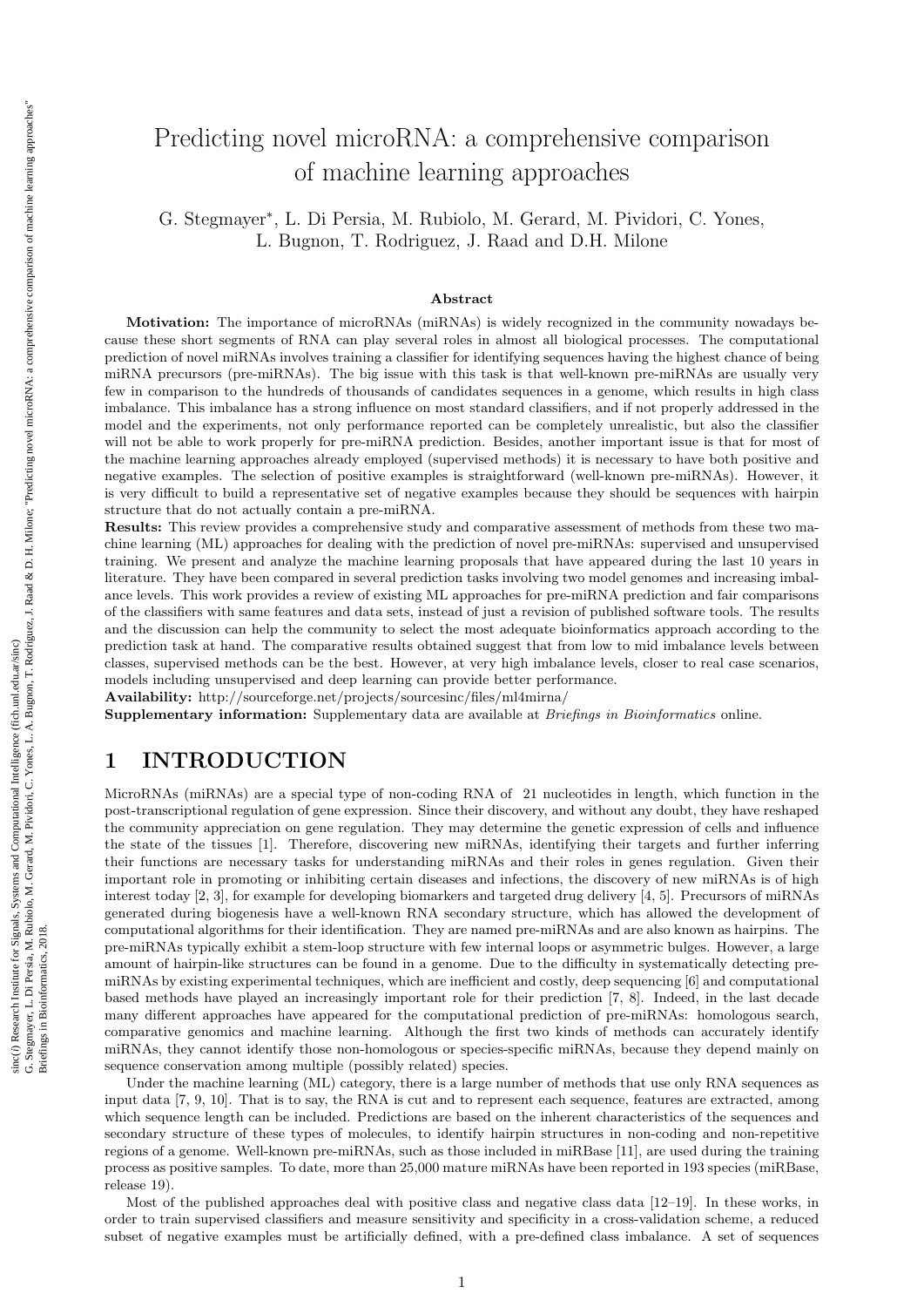Briefings in Bioinformatics, 2018.

with hairpin structures that do not contain miRNAs, for example some mRNAs, tRNAs, and rRNAs, are generally used as negative training set. These sets are used to train a predictor that should distinguish between presumed false and true pre-miRNA sequences. Main strategies used to build a negative set are: under-sampling the large set of unknown sequences; pseudo hairpins artificially created [20]; or randomly generating sequences with the same length than the positive set [21]. However, how to accurately distinguish between true de-novo pre-miRNAs and negative cases still remains an important challenge, and a careful choice of the negative dataset is crucial for supervised methods, in order to produce good and reliable predictions [10, 13]. A very small number of methods identify pre-miRNAs in an unsupervised fashion [22–26]. Basically, these methods apply clustering and then use the labels of the well-known pre-miRNAs, only after training, and just to select the clusters where look for novel pre-miRNAs.They obtain a high number of initial candidates, in the order of hundreds of thousands or tens of thousands sequences. After that, a reduced list of best candidates can be selected by applying ad-hoc rules in order to achieve a number of sequences that can be validated experimentally.

A very recent study has shown [27] that the computational prediction of pre-miRNAs is yet far-away from being satisfactory solved. The main reason is that, in spite of several existing reviews [28–31] and all the comparative works already published in the area, those are mostly centered in the revision of available prediction software or web servers. With our work, instead, we want to provide to the bioinformatics community a much more fundamental and conceptual review of existing computational ML approaches for pre-miRNA prediction. It has not been defined yet the most suitable machine learning approach to be applied for prediction. In other words, which type of learning paradigm should be applied in order to really tackle the true issue beneath the prediction in genome-wide data: the very large class imbalance.

In this review we compare and discuss the supervised and unsupervised ML paradigms, in deep, when dealing with the high class imbalance and the lack of definition for the negative set in pre-miRNA prediction. We will explain and analyze each method, providing also practical comparative results. In this comprehensive study we provide detailed analysis, in the same exactly experimental conditions and for a wide range of possible class imbalances, in order to provide a useful guide for the bioinformatics community regarding future software development for in-silico prediction of novel pre-miRNAs. The strong points of the comprehensive comparison we offer are the following: i) a methodologically rigorous and fair comparative evaluation of the most important ML approaches; ii) a deep analysis of the behavior and robustness of each ML algorithm in front of increasing class imbalance levels; iii) and to strongly support the comparative analysis from a rigorous experimental methodology, the ML methods were compared by using the same computer language and exactly the same data sets, with the same varying levels of imbalance and cross validation. All source code and datasets are available for full reproducibility.

### 2 MACHINE LEARNING APPROACHES

The first ML methods proposed for miRNA prediction have used simple representations to extract the main structural features of known pre-miRNAs [7]. Then, a binary classifier is trained in order to identify other sequences highly likely to be miRNA precursors. Among all possible supervised classifiers, support vector machines have been the first and most widely applied algorithm for this task [12], followed by random forest, k nearest neighbor and naive bayes (see Table 1).

A classical supervised approach needs both positive (real well-known pre-miRNA) and negative (pseudo and artificial non-pre-miRNA) sequences in order to build a binary classifier for discriminating between them. Thus, in supervised learning, the labels of the two-classes must be all known beforehand. Let be  $m$  training samples as  $n$ dimensional vectors  $\boldsymbol{x}_i = [x_{i1},...,x_{in}]^T$  such that  $\mathcal{L} = \{(\boldsymbol{x}_i, y_i)\}; \quad i = 1, ..., m$ , where  $\boldsymbol{x}_i \in \mathbb{R}^n$  and  $y_i \in \{-1, +1\}$ , are the response variables. Given a set of points each of which belongs to one of two possible classes, a supervised algorithm constructs a model capable of predicting whether a new point (whose class is previously unknown) belongs to one class or the other.

The  $k$  nearest neighbor (KNN) is a method that stores all the training examples as the classification model [32], without actually building a parametric model. It is the simplest classifier and an example of a lazy learner, in which all computation occurs at classification time (without training). It does not have to fit a model to the data. The probability that a point  $p(x)$  falls within a volume V centered at point x is given by  $\pi = \int_V p(x)dx$ , where the integral is over the volume V. For a small volume  $\pi \sim p(x)V$ , the probability  $\pi$  may be approximated by the proportion of samples falling within V. If k is the number of samples falling within V, out of a total of  $m, \pi \sim k/m$ , thus  $p(x) \sim k/mV$ . From a bayesian point of view we are interested in obtaining the posterior  $p(y_i|x)$  for each class j. This is done by growing a region around a point  $x$  until it includes k neighbors, with a volume V, and within the k neighbors there are  $k_j$  samples from class  $y_j$ . The joint probability will be  $p(x, y_j) = k_j/mV$ , with m the number of data points, and thus the posterior will be  $p(y_j|\mathbf{x}) = p(\mathbf{x}, y_j) / \sum_i p(\mathbf{x}, y_i) = k_j / k$ . For a given test example z, the decision rule is to assign z to the class that has maximum a posteriori probability,  $y(z) = \arg \max_j \{p(y_j(z))\},\$ which is the same as the one that receives the largest votes  $k_i$  among the k nearest neighbors of  $z$  [33]. Standard KNN has not actually been used for pre-miRNAs prediction. In [25] the authors have seen that known precursors tend to concentrate in a particular region of the feature space. Thus, they proposed to take the coordinates of all known precursors in order to set a distance range to identify the closest candidates, instead of assigning a class label according to the k nearest neighbors. This allows different pre-miRNA structural clusters to emerge around the known precursors. The number of candidates that are included in the acceptance region is controlled by the maximum distance allowed to the closest pre-miRNA (and not by the k parameter as in standard KNN).

Naive Bayes (NB) classifiers are a family of simple probabilistic classifiers based on applying Bayes' theorem [32, 34] with strong assumptions of independence between the features. It calculates the probability that a given example belongs to a certain class, making the simplifying assumption that the features constituting the instance are conditionally independent given the class. Given an example  $x$ , one looks for a class  $y_j$  that maximizes the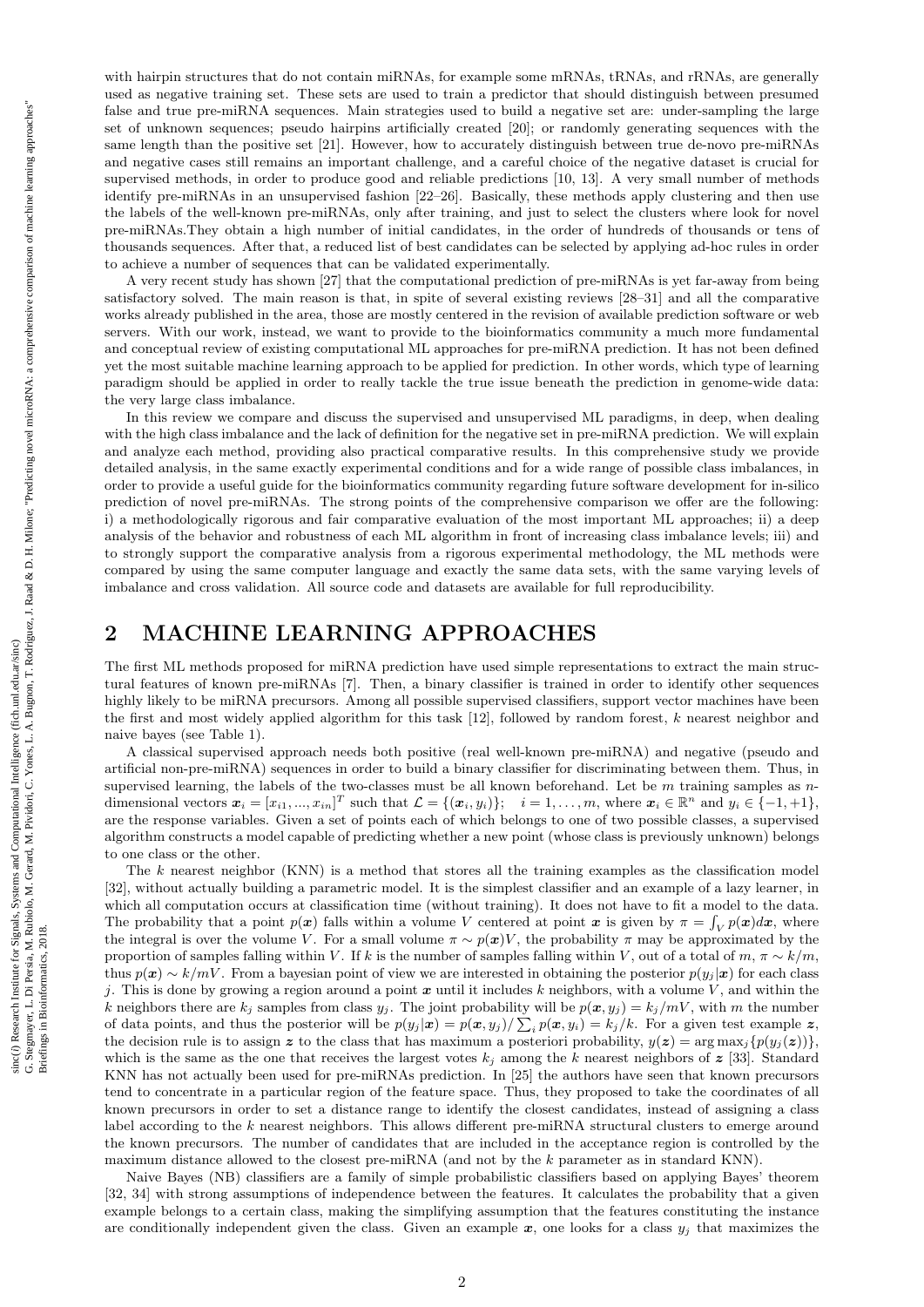likelihood  $p(x|y_i) = p(x_1, ..., x_n|y_i)$ . The (naive) assumption of conditional independence among the features, given the class, allows to express this conditional probability  $p(x|y_j)$  as a product of simpler probabilities  $p(x|y_j)$  $\prod_{i=1}^n p(x_i|y_i)$ . In this way, a NB classifier is the function that assigns to an unknown input z, a class label  $y(z) = \arg \max_j \{p(y_j) \prod_{i=1}^n p(z_i|y_j)\}\,$ , where the posterior is proportional to product of the prior  $p(y_j)$  and the conditional probability  $p(z|y_j)$ . A standard NB classifier has been used in [35] for automatically generating a model from sequence and structure information from a variety of species. This model, together with a balanced distribution of the data, has helped to reduce the false positive rate. Another work [17] has also used a classical NB classifier to identify the location and starting position of human mature miRNAs candidates based on sequence and secondary structure information of miRNA precursors.

Support vector machines (SVMs) are binary classifiers originally proposed by Vapnik [36]. SVMs can efficiently perform classification by using the so-called kernel trick, implicitly mapping the inputs into high dimensional feature spaces. SVM separates the classes in the training data by looking for the optimal separating hyper-plane with a maximal margin between the class  $+1$  and the class  $-1$  samples. For this two-classes problem, assumed as linearly separable in a mapped domain, a linear machine can be used as  $y(x) = w^T \phi(x) + b$ , where w is a weight vector and  $b$  is a bias, which defines a separation hyperplane. Suppose that we are looking for the optimal parameters  $\{w, b\}$  such as the margin is maximized. This problem can be stated as minimizing the lagrangian equation  $L(\boldsymbol{w}, b, \boldsymbol{a}) = \frac{1}{2} ||\boldsymbol{w}||^2 - \sum_{i=1}^m a_i \{ y_i (\boldsymbol{w}^T \phi(\boldsymbol{x}) + b) - 1 \}$ , where  $\boldsymbol{a}$  is a vector of lagrange multipliers, with  $a_i \geq 0$   $\forall i$ . This is a convex quadratic optimization problem which can be solved in a dual formulation with the kernel  $k_f(\bm{x}_i, \bm{x}_j) = \phi(\bm{x}_i)^T \phi(\bm{x}_j)$  by using the Karush-Kuhn-Tucker conditions [37, 38]. The vectors  $\bm{x}_i$  for which the corresponding  $a_i$  are not zero are called support vectors, and they are the ones that define the separating hyperplane. For a never seen data z, the output of the classifier is given by  $y(z) = sgn\left(\sum_{i \in S} a_i y_i k_f(x, x_i) + b\right)$ , where  $S$  is the set of support vectors. SVM has been widely used in bioinformatics  $[6, 39]$ . It has been the first computational method used for pre-miRNA prediction [9, 12]. It is still the one most widely applied in its standard form with radial basis function (gaussian) kernels and default parameters [13, 14, 40–52], with varying feature sets and genomes. In [44], a standard SVM has been applied together with a classical ML strategy for balancing imbalanced data sets [53] with the advantage in that case of improving the performance of the classical classifier. In [50], a standard SVM has been used as well, but together with a feature selection step based on genetic algorithms. In [43] three classical SVM models are applied sequentially, like filters, for increasing the specificity of predictions. In [42] an ensemble of SVM has been tried, also to improve performance. It is already well-known in ML that ensembles are superior to single classifiers. That is why in this study we have included ensemble of classifiers in the comparisons.

Ensembles of classifiers have been widely applied with success to genomics data for prediction and classification, variable selection, pathway analysis, genetic association and epistasis detection. The most popular and proven powerful classifier ensemble is random forest  $(RF)$ , which is an ensemble of decision trees [54, 55]. A tree classifier consists in a number of nodes starting from a root node. At each node, the training set for that node,  $D$ , is split into two non overlapping sets  $\mathcal{D}_l$  and  $\mathcal{D}_r$ : a feature k is selected, and for that feature a threshold  $\theta_k$  is choosen such that if  $x_k \leq \theta_k$  the sample x is assigned to  $\mathcal{D}_l$ , or is assigned to  $\mathcal{D}_r$  otherwise [56]. The tree is grown until maximum depth is reached. For the prediction of a new case z, it is pushed down the tree. It is then assigned as output  $h(z)$  the label of the terminal node where it ends. Since individual decision trees tend to overfit, usually bootstrap-aggregated (bagged) decision trees are used to combine the results of many trees. The final decision for an unknown input vector z using the ensemble of J trees (the RF model) is made by the rule  $y(z) = \arg \max_{w_k} \sum_j I(h_j(z) = w_k)$ , where  $y_i(z)$  is the output assigned to the pattern by the j-th tree in the ensemble. For pre-miRNA prediction, in [57] authors proposed a combination of a set of standard base algorithms such as SVM and KNN, aggregating their prediction through a classical voting system. Similarly, in [58] it is proposed a bagging ensemble, that is to say, a committee of complementary base classifiers that learns from different training subsets. Actually, miPred [15] was the first truly ensemble method (RF) proposed, which achieved high discriminative power for human pre-miRNAs. More recently, HuntMi [18] performed a complete study comparing many standard supervised methods (NB, SVM and RF), where RF was confirmed to be the best one for the identification of new pre-miRNAs in animals, plants and viruses.

In unsupervised ML methods, no target variable is provided during learning. Instead, the algorithm searches for patterns and hidden structures or similarities among all the samples. The most common unsupervised method is clustering [63]. Clustering refers to grouping records, observations or cases into classes of similar objects. A cluster is a collection of data points that are similar to one another and dissimilar to data in other clusters. In order to use an unsupervised model as a classifier, the class label of the positive samples are used, after training, for labeling the clusters found. For example, for pre-miRNAs prediction, the clusters where there is at least one well-known pre-miRNA are labeled as positive. The clusters that have only unlabeled sequences are labeled as negative class. Therefore, for finding candidates to novel pre-miRNAs, only the unlabeled sequences clustered together with the labeled ones have to be looked at. The most popular and widely known unsupervised algorithms are hierarchical clustering, k-means, self-organizing maps and spectral clustering, although they have not been widely applied for pre-miRNA predictions (see Table 1).

Hierarchical clustering (HC) is one of the simplest and most popular unsupervised method in post-genomic data analyses [64]. It clusters data by forming a tree diagram or dendrogram, which shows the relationships between samples according to a distance measure. The root node of the dendrogram represents the whole data set, and each leaf is regarded as a data point. The clusters are obtained by cutting the dendrogram at different levels [65]. Agglomerative HC starts with m singleton clusters  $G_i$ , each of which includes exactly one data point,  $G_i = \{x_i\}$ . The distance among two clusters  $G_i$  and  $G_j$  is defined as the minimum distance between all possible pairs of members of the clusters,  $d(G_i, G_j) = \min_{\forall x_p \in G_i, x_q \in G_j} ||x_p - x_q||$ . The algorithm then successively merges clusters by selecting the two with minimum distance and iterating this procedure until all samples belong to the same cluster. In [25], a standard agglomerative HC was used to perform clustering over the candidate structures along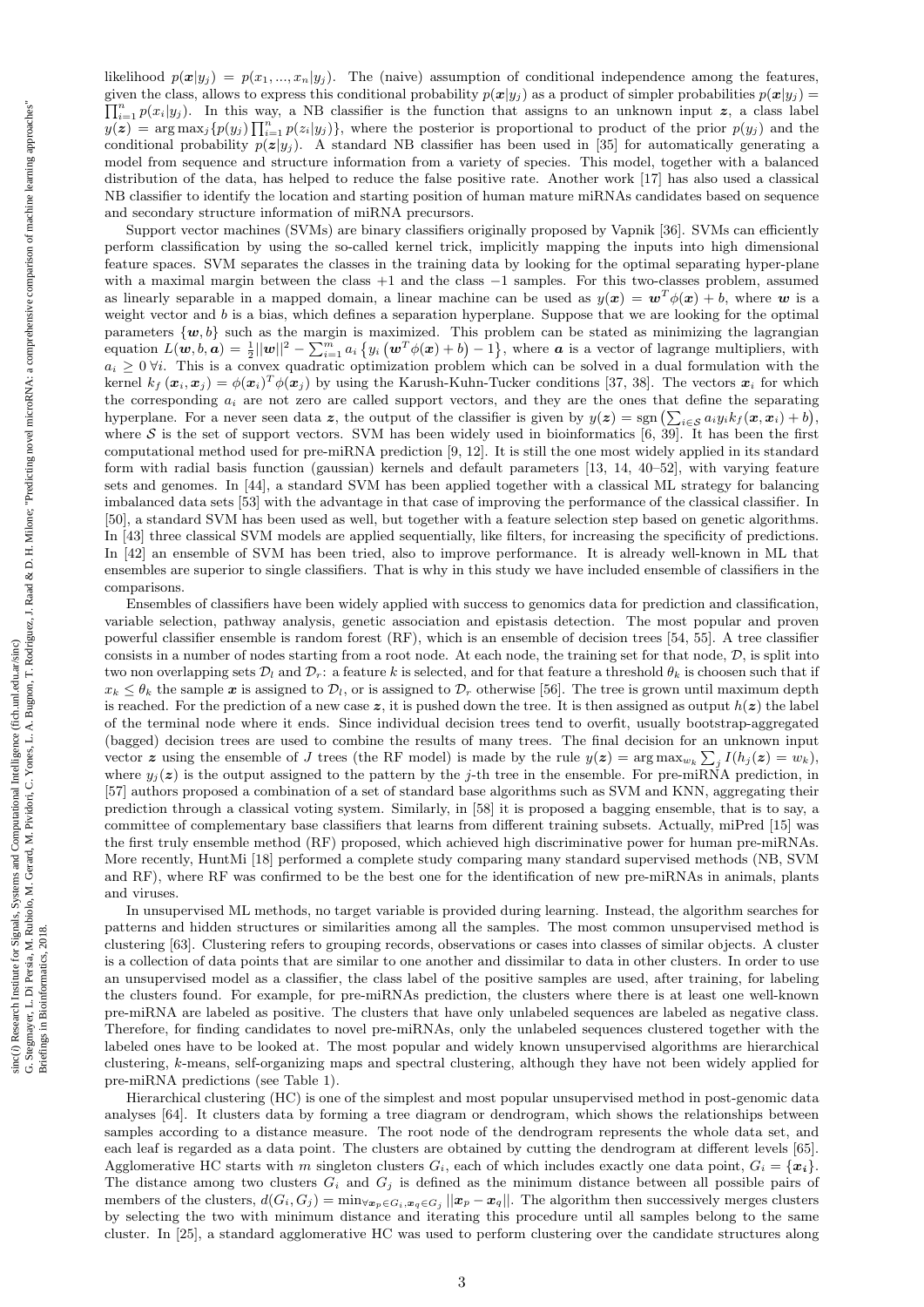secondary structure. last 50 years [66].

with known pre-miRNA structures. This way, mixed clusters allow the identification of candidates that are similar to well-known precursors. HC has been applied in [26], not for the discovery of novel pre-miRNAs but for the mapping of validated miRNAs in one species to their most likely orthologues in other species. That is to say, it has been used as tool for automated miRNA mapping across and within species, through sequence similarity and

The k-means (KM) algorithm is one of the best known and most popular clustering algorithm [66]. It begins by assigning k centroids to data points randomly chosen from the training set,  $\mathbf{c}_i = \mathbf{x}_{\text{rnd}(1,...,N)}$ . At each iteration, a data points  $x_j$  is classified by assigning it to the cluster  $G_i$  whose centroid  $c_i$  is the closest one, that is  $i_j^* =$ arg min<sub>∀i</sub>{ $||c_i - x_j||$ . Then, new cluster centroids are computed as the average of all the points belonging to each cluster. This process continues for each  $x_j \in \mathcal{L}$  until both, the cluster centroids and the class assignments, no longer change. To the best of our knowledge there are no published proposals for pre-miRNA prediction with KM. It has been included in this study for completeness, since it is the most used and cited clustering method over the

In recent years, spectral clustering (SC) has become one of the most popular and modern clustering algorithms [71]. SC considers each sample  $x_k$  as a vertex in a graph and weights the connections between samples with some measure of similarity [72]. This measure can be coded in a weight matrix  $S$ , where the entry  $s_{ij}$  represents the strength of the connection between samples  $x_i$  and  $x_j$ . The similarity between samples is usually measured as  $s_{ij}$  $s(\bm{x}_i, \bm{x}_j) = \exp(-||\bm{x}_i - \bm{x}_j||^2/((2\sigma^2))$ . From the weight matrix S, a graph laplacian is built as  $L = D - S$ , where D is a diagonal matrix with  $d_{ii} = \sum_{j=1}^{m} s_{ij}$ . Then, this unnormalized laplacian is normalized as  $L_N = D^{-1/2} L D^{-1/2}$ . The next step is computing the k smallest eigenvectors of  $L_N$  and store them as columns in a matrix U. This matrix results of size m by k. That is, the rows of U can be interpreted as data points  $\hat{x}_i \in \mathbb{R}^k$ , which can be now clustered with any clustering algorithm. Similarly as for KM, there are no published works on SC-based pre-miRNA prediction. This algorithm has only been used in this area in [24] for clustering miRNAs with similar function.

SOMs are a special class of neural networks that use unsupervised learning, based on the idea of neurons that compete in response to a given input [67]. The training begins by choosing random weights  $w_{ii} \in [-0.5, +0.5]$  for each neuron in the map. Given an input sample, its distance to each neuron weights is computed and the winning neuron for this data sample is looked by  $i_j^* = \arg \min_{\forall i} \{ ||\bm{w}_i - \bm{x}_j|| \}$ . The weight vector of this winning neuron (and a number of its neighbors) is further moved with  $w_i = w_i + \eta(x_r - w_i)$ ,  $\forall i \in N_c$ , where  $N_c$  is a set of neighboring neurons of the winning neuron, and  $\eta$  the learning rate [68]. This is repeated until no significant changes in weights are performed. SOMs have the capability of identifying similar input patterns in the feature space, by assigning them to the same neuron or a group of adjacent neurons on the map [69, 70]. The first SOM proposed for premiRNA prediction has appeared very recently in [22]. In [23], a deepSOM architecture with several levels of hidden SOMs was proposed, where each inner SOM discards bad candidates to pre-miRNAs. Only best candidates survive to the next SOM level. The size of the maps in the topology and the number of layers are automatically adjusted according to the data samples in each level. At the last level, the unlabeled data in the neurons having clustered (at least) one well-known labeled sample are identified as the best pre-miRNAs candidates.

A deep neural network (deepNN) can be built from several layers of nonlinear feedforward networks. Layers that are commonly used in deep learning include latent variables organized layer-wise in deep generative models such as the restricted Boltzmann machines (RBM) [59]. A single RBM consists of a layer that receives the input vectors x, and has a set of connection weights  $w_{ij}$  in a hidden layer of neurons with activation outputs  $\mathbf{h} = [h_1, ..., h_P]$ . The joint distribution of hidden variables h and observation samples x can be written as  $p(x, h) \propto e^{-E(x, h)}$ , where  $E(\mathbf{x}, h) = h^T W \mathbf{x} + b^T \mathbf{x} + c^T h$  is the energy function, W is the weight matrix, and b and c are bias vectors for the input and the hidden layer. The parameters  $\{W, b, c\}$  can be learnt by an unsupervised algorithm based on Gibbs sampling [59]. After this unsupervised stage, a supervised training is applied and therefore this model uses an hybrid learning approach. It has been shown that RBMs have the universal approximation property [60]. Very recently, in [61, 62] a deepNN for pre-miRNA prediction was proposed. It consists of three hidden layers, each pretrained as a RBM. For the first hidden layer, the input patterns  $x$  are used to produce an internal representation  $h'$ . Once the parameters of this network are trained, a second layer is trained using the  $h'$  as input and producing a second hidden layer  $h''$ . This is repeated to produce  $h'''$ . Then, a final standard feedforward output layer trained by error backpropagation is added, which predicts the class labels.

## 3 MATERIALS AND PERFORMANCE MEASURES

### 3.1 Data sets

Selecting an informative feature set is very important for the pre-miRNA prediction, and most commonly used feature sets contain information about sequence, topology and structure [73]. The earliest work in this field proposed features named triplets, computed from the sequence itself [12]. miPred [15] was the first method that proposed a representative feature set with great discriminative power, adopted by most other methods [18]. Thus, we have used them in this study: triplets, maximal length of the amino acid string, cumulative size of internal loops found in the secondary structure, and percentage of low complexity regions detected in the sequence. The features have been normalized with z-score.

For this study we have created a number of datasets of varying levels of class imbalance using already available public data [18], which provide a negative class and a positive class with all well-known pre-miRNAs in miRBase v17 [11] for Homo sapiens (1,406 positive and 81,228 negative samples) and Arabidopsis thaliana (231 positive and 28,359 negative samples). Differently from most published reviews, in this work we focus on providing a broad spectrum of comparative results for ML methods regarding the large class imbalance issue, allowing a comprehensive assessment of the supervised versus unsupervised approaches at increasing imbalance levels. Thus, different artificial imbalance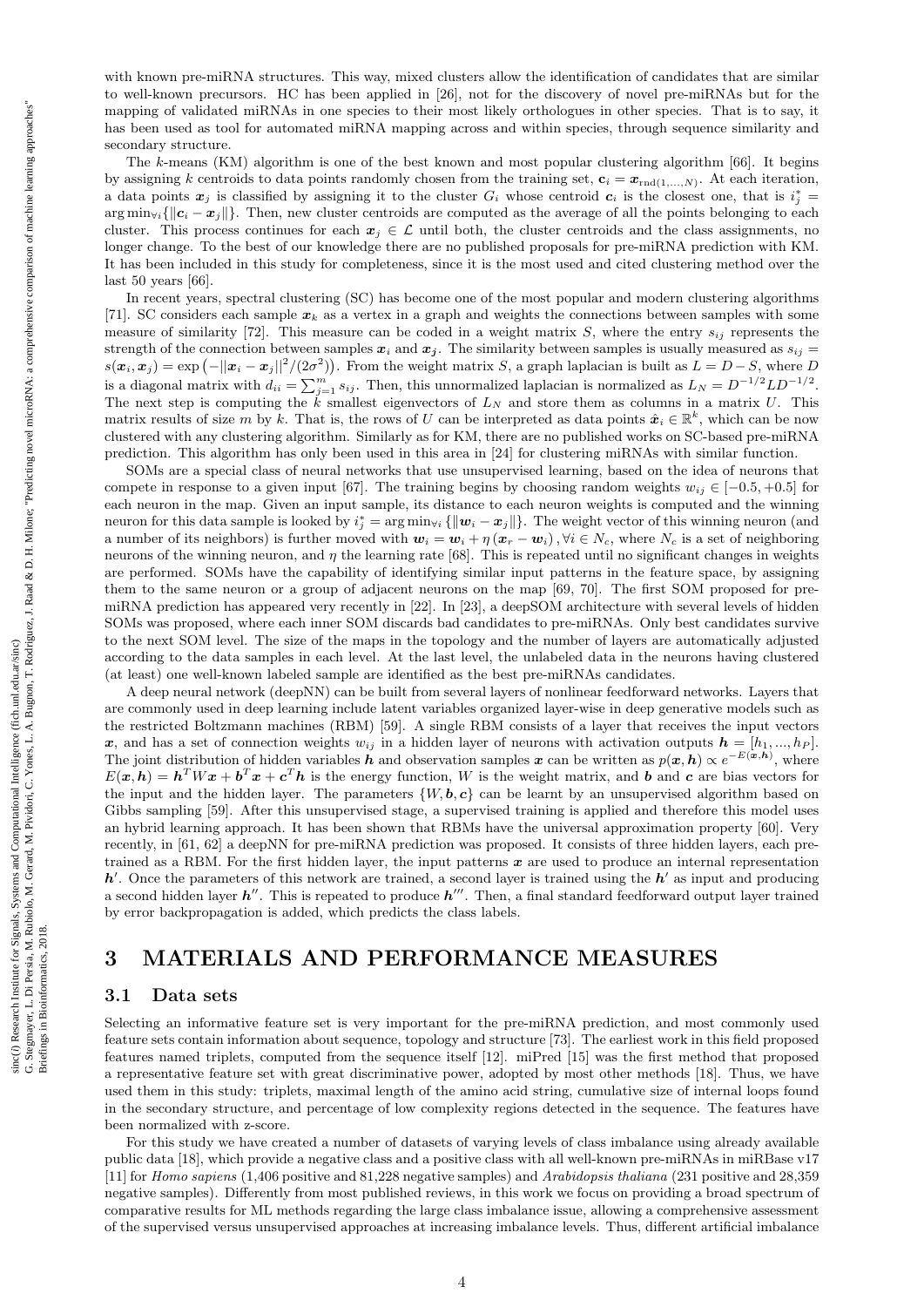ratios (IR) (defined as the ratio of negative to positive class samples) have been produced for this comparative study by randomly varying the number of available elements in each class, ranging from 1:1 (no imbalance) up to 1:2,000 (very high imbalance).

A classical ML strategy for balancing imbalanced data sets (for the supervised models) has been evaluated as well: the synthetic minority oversampling technique (SMOTE) [53], which is an approach for oversampling the minority class. In fact, SMOTE is the most used technique nowadays in supervised pre-miRNA classifiers [74]. It is limited to the strict assumption that the local space between any two positive instances is positive. SMOTE first randomly selects several nearest neighbors of a minority class instance, and produces new instances based on linear interpolations between the original examples and the randomly selected nearest neighbors. It produces artificial samples as convex combinations of each positive sample and one of its nearest neighbors.

#### 3.2 Measures

The prediction quality of each model was assessed by the following classical classification measures: sensitivity  $(s^+),$ specificity  $(s^-)$ , precision  $(p)$ , and harmonic mean of sensitivity and precision  $(F_1)$ 

$$
s^{+} = \frac{TP}{TP + FN}, \qquad p = \frac{TP}{TP + FP},
$$

$$
s^{-} = \frac{TN}{TN + FP}, \qquad F_1 = 2\frac{s^{+}p}{s^{+} + p},
$$

where  $TP$ , TN,  $FP$  and  $FN$  are the number of true positive, true negative, false positive and false negative classifications, respectively.

The  $s^+$  measures how good is a classification method at recognizing (and not missing) the true positives. The  $s^-$ , instead, measures the recognized true negatives. The precision  $p$  measures the relation between true positives and false positives, which in this large imbalance context is very important because false positives, regardless of being just a fraction of the total of negatives, are a very large number of samples in comparison to true positives. This is of relevance especially when thinking in a realistic scenario. Considering the characteristics of the prediction under study and given the large class imbalances, it is important to take into account both sensitivity and the number of false positives. Therefore,  $F_1$ , being the harmonic score between precision and recall, is used as a global comparative measure among many prediction methods.

For each ML model tested, a stratified 10-fold cross validation (CV) procedure has been used, giving reliable estimates of classification performance. Each model hyperparameters were determined with an inner grid search of a range of possible values, within each training partition. In the case of supervised methods, hyperparameters are, for example, the number of neighbors in KNN or the number of layers and neurons in deepNN. In the case of unsupervised models, the corresponding hyperparameter is number of clusters. If a small number of clusters is used, the larger the clusters the more likely it is that they include a well-known positive. However, at the same time, more false positives can be obtained and precision falls. Therefore, there is a trade-off between sensibility and precision when clusters grow.

The performance in each experiment is reported as the average values on 10 folds for the test partitions only. In order to statistically evaluate the differences between classifiers, that is, to detect differences in methods across multiple imbalanced data sets, a Friedman rank test at significance level  $\alpha = 0.05$  is carried out for  $F_1$ . After that, the Nemenyi test will be used as a post-hoc test in order to show which methods are significantly different from each other according to the mean rank differences of the groups [75].

### 4 RESULTS

#### 4.1 Supervised models performance

Table 2 and 3 show the results after testing all the supervised ML approaches included in this review, ranging from very low to very high class imbalance; without and with SMOTE for class balancing, respectively. It can be seen that in both tables and all cases, in both datasets and for all methods, the  $s^-$  (true negative rate) is always very high, above 95.00%. In most cases and for most classifiers, it is around 99.00%. This is an expected as well as a useless result, because due to the existing large class imbalance and the abundace of negative cases, any classifier could be good to accurately detect the negative cases just by always predicting "negative class" at the output. This is not useful, however, from a practical point of view, since the true interest is in the minority (positive) class. Actually, looking at the  $s^+$  (true positive rate) and p together, or the global measure  $F_1$ , is where one can really understand how hard this problem is, as imbalance increases.

In Table 2, it can be clearly seen how imbalance has a direct (and negative) impact on all the supervised classifiers performance, in particular for SVM that is the most widely used in literature. For example, for SVM in H. sapiens and very low class imbalance (1:1 to 1:50),  $s^+$  goes from 96.14% to 66.21%. It keeps decreasing up to an extremely low value of less than 10% at the highest imbalance level (1:2,000). This means that most positive samples (well-known pre-miRNAs) will not be correctly recognized with this method at such high imbalance level. The SVM precision begins at a high  $96.79\%$  but then it decreases, reaching an extremely low p of 20.00% at the highest imbalance because there are many false positives returned by SVM at this level. It should be mentioned that this really bad performance would not be, however, correctly reported if accuracy had been calculated (as many published work do), since it is a performance measure that is biased towards the majority class and does not take into account p and  $s^+$  together. Instead,  $F_1$ , that takes into account p and  $s^+$  together, correctly reflects this performance decrease as imbalance growths, showing how SVMs can have, in a very large imbalance situation a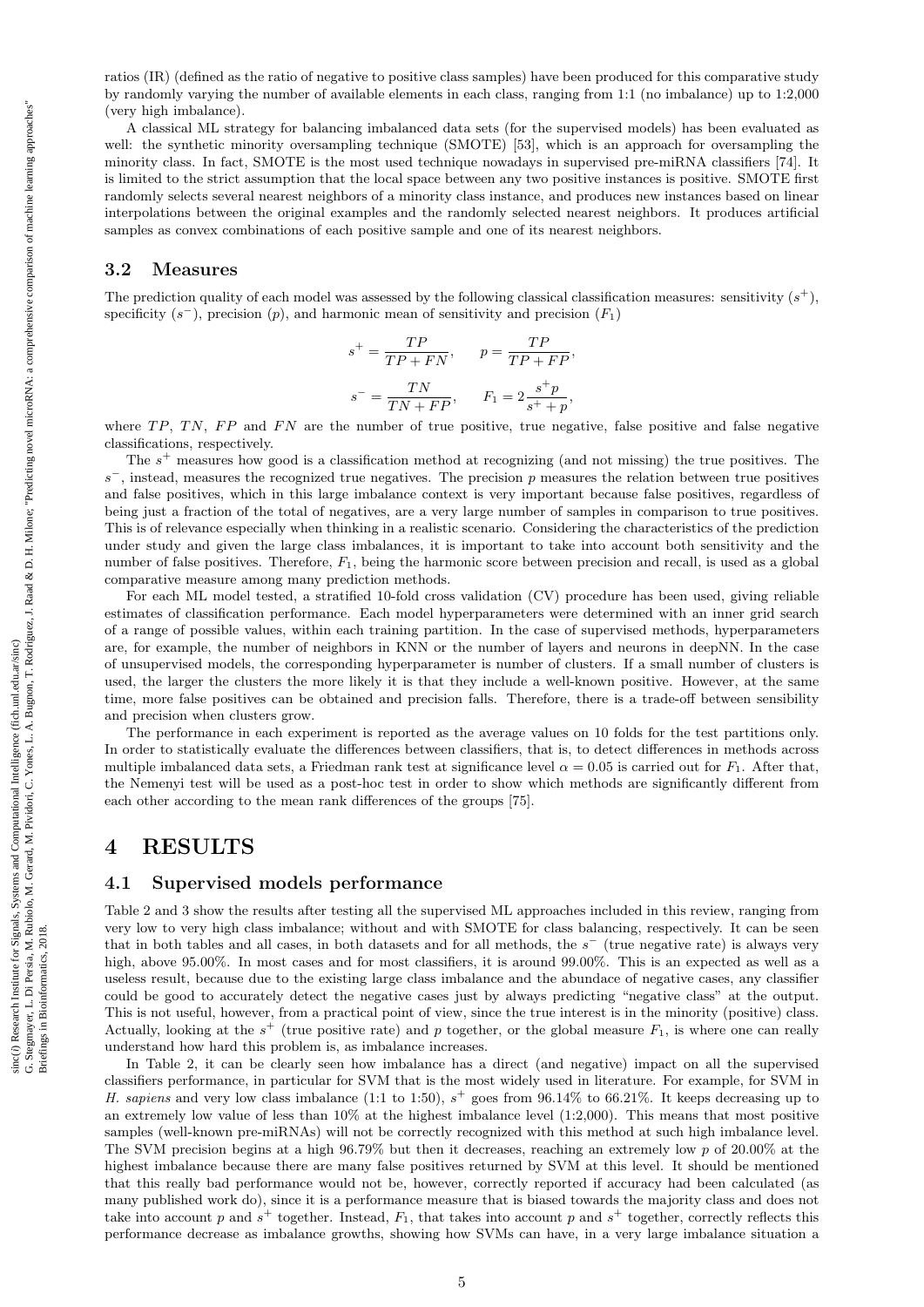sinc(i) Research Institute for Signals, Systems and Computational Intelligence (fich.unl.edu.ar/sinc)<br>G. Stegmayer, L. Di Persia, M. Rubiolo, M. Gerard, M. Pividori, C. Yones, L. A. Bugnon, T. Rodriguez, J. Raad & D. H. Mi G. Stegmayer, L. Di Persia, M. Rubiolo, M. Gerard, M. Pividori, C. Yones, L. A. Bugnon, T. Rodriguez, J. Raad & D. H. Milone; "Predicting novel microRNA: a comprehensive comparison of machine learning approaches" sinc(*i*) Research Institute for Signals, Systems and Computational Intelligence (fich.unl.edu.ar/sinc) Briefings in Bioinformatics, 2018.

| I<br>١<br>ı<br>í<br>I<br>Ċ                                          |
|---------------------------------------------------------------------|
| ı<br>ı<br>l<br>l<br>ı<br>ı<br>ı<br>ı                                |
| $\ddot{\phantom{a}}$<br>l<br>$\frac{1}{1}$<br>d                     |
| ١<br>$\overline{a}$<br>١<br>ı<br>I<br>l<br>ı<br>I<br>$\overline{a}$ |
| ĺ<br>J<br>l<br>i<br>i<br>ı                                          |
| l<br>ı<br>l<br>l<br>ı<br>j<br>ļ<br>ï<br>ı                           |
| i                                                                   |
| ١<br>ı<br>1<br>١<br>l                                               |

| ML method                           | Name                        | 9. 9<br>$\frac{1}{2}$<br>positive class                                                               | $\frac{1}{2}$<br>negative class<br>$\frac{1}{2}$                                                                     | Reference                                             |
|-------------------------------------|-----------------------------|-------------------------------------------------------------------------------------------------------|----------------------------------------------------------------------------------------------------------------------|-------------------------------------------------------|
| MAS                                 | Triplet-SVM                 | $H.$ sapiens                                                                                          | random pseudo hairpins from H. sapiens                                                                               | $[12]$                                                |
|                                     | RNAmicro<br>MirAbela        | verte-<br>H. sapiens, M. musculus, R. norvegicus<br>and<br>insects,<br>animals (nematodes,<br>brates) | random shuffling of animal miRNA features and tRNAs<br>tRNA, rRNA and mRNA from H. sapiens                           | $[40]$<br>$[13]$                                      |
|                                     | Micro-                      | $H.$ sapiens                                                                                          | ncRNA from H. sapiens                                                                                                | $\left[ \frac{1}{4} \right]$                          |
|                                     | processorSVM<br>MiRFinder   | animals (human, mouse, pig, cattle, dog and<br>sheep)                                                 | random sequences from human and mouse                                                                                | $[14]$                                                |
|                                     | MIRenSVM                    | $H.$ sapiens, $A.$ gambiae                                                                            | pseudo hairpins                                                                                                      | $[42]$                                                |
|                                     | mirCos                      | H. sapiens, M. musculus                                                                               | random sampling of training genomes                                                                                  | $[43]$                                                |
|                                     | PlantMiRNAPred<br>microPred | all miRNA plants in miRBase<br>$H.$ sapiens                                                           | pseudo hairpins from the protein coding sequences of A. thaliana<br>pseudo hairpins and other ncRNAs from H. sapiens | $[\frac{1}{4}]$<br>$\begin{bmatrix} 45 \end{bmatrix}$ |
|                                     |                             |                                                                                                       | and G. max                                                                                                           |                                                       |
|                                     | miRPara<br><b>SMIRP</b>     | species-specific positive sets from miRBase<br>animals, plants and virus in miRBase                   | sequences with pri-miRNAs identical to the positive class<br>ncRNA                                                   | $\overline{46}$<br>$7\frac{1}{2}$                     |
|                                     | <b>iMIRNA-SSF</b>           | H. sapiens                                                                                            | pseudo premiRNAs from H. sapiens                                                                                     | [8]                                                   |
|                                     | ViralmiR                    | virus                                                                                                 | random virus sequences, human pre-miRNAs and pseudo-hairpins<br>sapiens<br>from $H$ .                                | [6]                                                   |
|                                     | YamiPred                    | $H.$ sapiens, animals                                                                                 | sapiens and ncRNAs<br>random pseudo hairpins from H.                                                                 | [65]                                                  |
|                                     | iMcRNA-PseSSC               | H. sapiens                                                                                            | random pseudo hairpins from H. sapiens                                                                               | $\Xi$                                                 |
| KNN                                 | MiRNA-dis<br>MinDist        | D. melanogaster, A. gambiae<br>$H.$ sapiens                                                           | supiens<br>random pseudo hairpins from $H$ .<br>random sequences                                                     | [25]<br>$\overline{25}$                               |
| Ë                                   | BayesMirnaFind              | H. sapiens, M. musculus                                                                               | potential negative stem-loops                                                                                        | 35                                                    |
|                                     | MatureBayes                 | H. sapiens, M. musculus                                                                               | random sequences from H. sapiens, M. musculus                                                                        | $\overline{17}$                                       |
| Ensemble                            | miPred                      | $H.$ sapiens                                                                                          | pseudo-premiRNAs from H. sapiens                                                                                     | $\overline{15}$                                       |
|                                     | <b>PMIRNA</b><br>HuntMi     | H. sapiens, A. thaliana, animals, plants<br>H. sapiens, O. sativa and A. thaliana                     | H. sapiens, A. thaliana, animals, plants<br>pseudo hairpins and ncRNAs                                               | [18]<br>[29]                                          |
|                                     | miR-BAG                     | e, rat, dog, nematode<br>animals (human, mous<br>and fruit $f(y)$                                     | pseudo-hairpins of tRNA, rRNA, sRNA, mRNA                                                                            | [86]                                                  |
| $\rm{Deep}$ NN                      | DP-miRNA                    | H. sapiens, animals                                                                                   | random pseudo hairpins from H. sapiens and ncRNAs                                                                    | 62<br>[61,                                            |
|                                     | deepSOM                     | Ö<br>H. sapiens, A. thaliana, animals, plants,                                                        |                                                                                                                      | $[23]$                                                |
| ЭH                                  | MinDist                     | $D.$ melanogaster, $A.$ gambiae<br>$elegans$                                                          |                                                                                                                      | $[25]$                                                |
| <b>NOS</b>                          | miRNA-SOM<br>MapMi          | C. elegans, E. multi<br>animals                                                                       |                                                                                                                      | $\begin{matrix} 23 \ 22 \end{matrix}$                 |
| SS                                  | <b>CWLan</b>                | $\boldsymbol{H}.\;\mathit{supiens}$                                                                   |                                                                                                                      | [24]                                                  |
| https://omictools.com, $[9, 27-31]$ |                             |                                                                                                       |                                                                                                                      |                                                       |

Sources:

6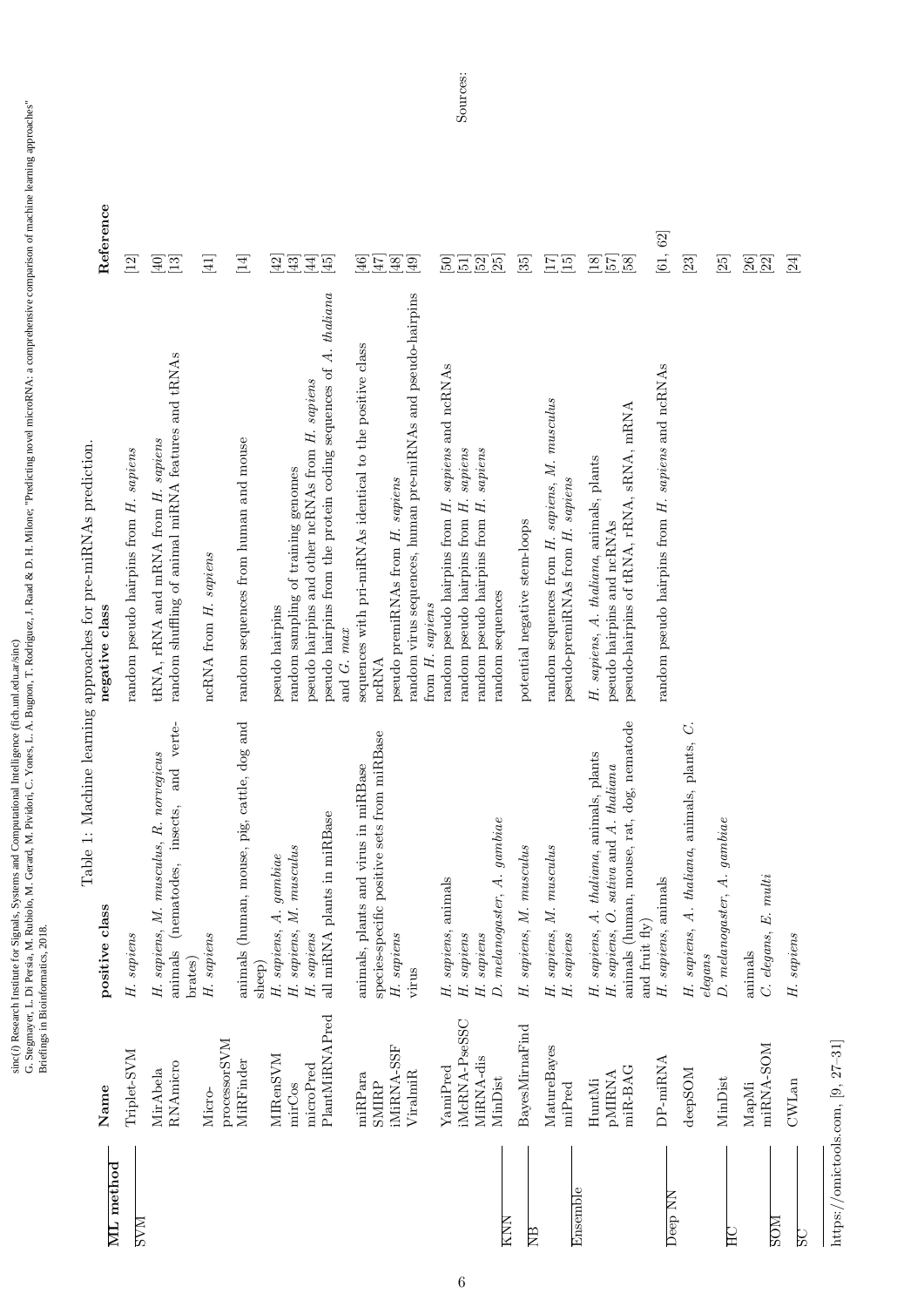very poor global performance. In A. thaliana, similar conclusions can be achieved for SVM,  $s^-$  is always high;  $s^+$  is high (around 80.00-90.00%) at low imbalance but at medium and high imbalance levels (from 1:50 on) it goes down to less than 50.00%. At the extremes, from 1:500 and on,  $s^+$  has diminished to unacceptable levels. Regarding precision of SVM, it has been maintained higher than 90.00% values up to imbalance 1:200; being however extremely poor after 1:500, meaning that it has identified a very large number of false positives. This is correctly reflected by  $F_1$  with values quite below 50.00%.

In Table 3, the use of SMOTE for artificial class balancing has not significantly improved SVM performance. It can be stated that it has had a little impact at the highest imbalance levels, depending on the training data set, or it has even made it worse. In any case, the global performance  $F_1$  is unacceptable, below 50.00%. This can be explained by the fact that SMOTE is interpolating positive samples as intermediate points between the known ones, where many of them are located very close to the other class samples. This artificial balance is not helping setting the support vectors in a better position in the decision frontier between classes. Due to the existing very high class imbalance, the hypothesis that the local space between two near positive samples corresponds to a positive class sample does not hold, especially if the boundary between classes is complex. When this is the case, the support vectors located in a region full of samples from the opposite class produce very bad test results. In fact, this can be very clearly seen in the Figure 1 of the Supplementary Material.

For the KNN classifier a similar analysis can be done. In Table 2, without SMOTE, at low imbalance levels (up to 1:10), all measures are very high in both datasets; between 86.00% and 96.00%. But at mid-level imbalance (1:100), for example in H. sapiens, it has already decreased performance to 66.00% in  $s^+$  and around 40.00% at the highest class imbalance. The same with  $p$ . The global  $F_1$  decreases very much as well with increasing imbalance, from 96.00% down to around 45.00%. In the A. thaliana data set, the performance values are slightly better up to imbalance 1:200, being all of them of around 56.00% at the highest imbalance. When SMOTE is applied to a KNN classifier (in Table 3), it has only a noticeable influence on  $s<sup>+</sup>$  at the very high imbalance levels, raising just a 10.00-20.00% more the performance values. Global performance  $F_1$  is around 45.00-50.00% for the H. sapiens data set, and around  $60.00\textrm{--}65.00\%$  in  $A.$   $thaliana.$ 

Regarding RF in human data set without SMOTE (in Table 2), it has very high  $s^+$ , p and  $F_1$  (74.00% and higher, up to 97.00%) at the very low imbalance levels (1:1 to 1:50). Then, when imbalance increases, it is more difficult to distinguish true positive from false positives. These rates diminish significatively in the middle-imbalance cases to 53.75% for  $s^+$  and 86.23% for p at 1:500. This means that here RF can still have an acceptable precision (low number of false positives), but at the cost of missing (mis-classifying) half of the true positives. However, at a very large imbalance level  $(1:1,000$  and  $1:2,000)$  RF does not work properly anymore;  $s^+$  is as low as 25.00% and p is 56.67%, meaning that this classifier is not capable of recognizing true samples. It suffers from overfitting of the negative class due to the large imbalance in data. In fact, this is perfectly reflected by  $F_1$ , which has very high values at the low imbalance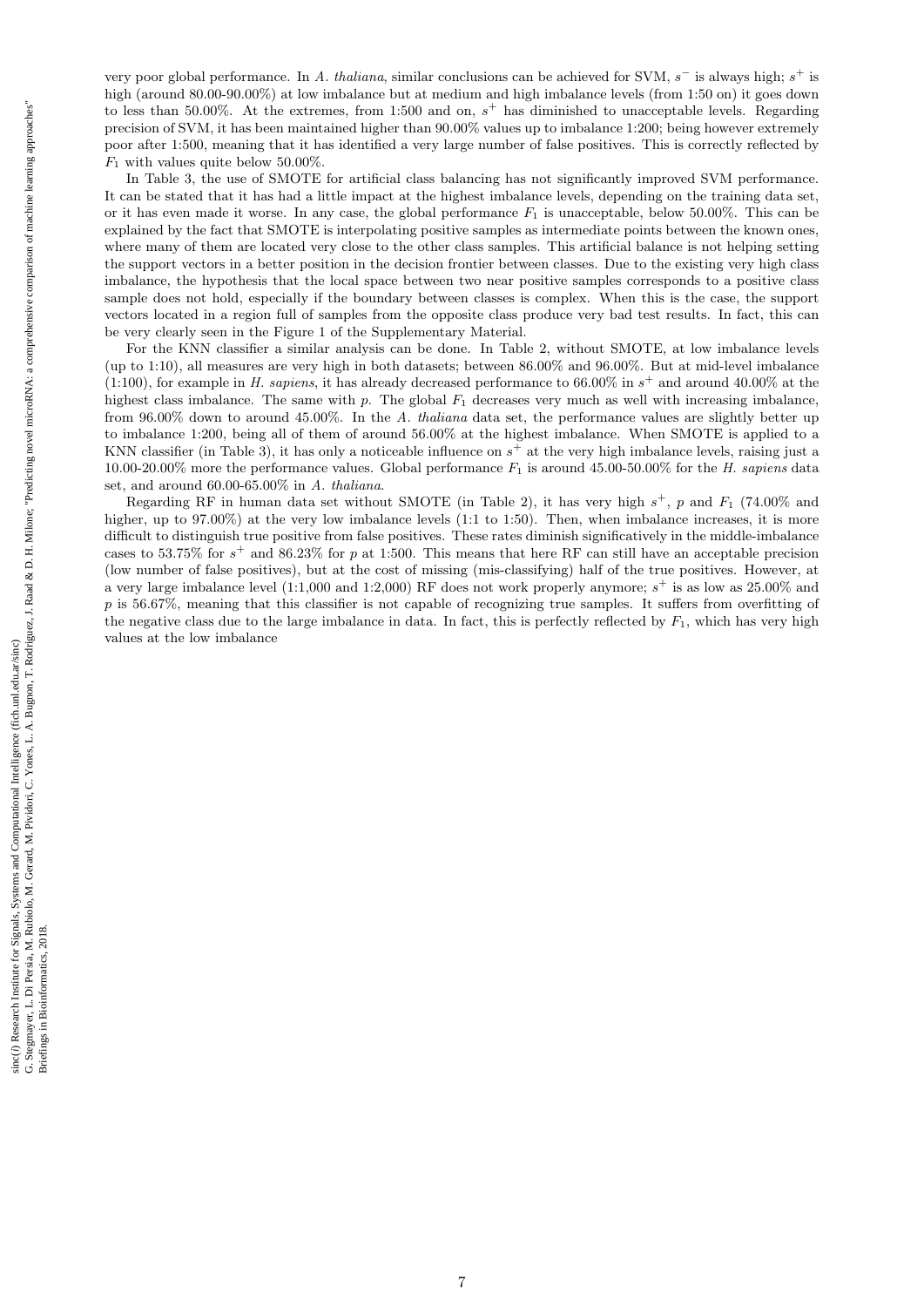sinc(*i*) Research Institute for Signals, Systems and Computational Intelligence (fich.unl.edu.ar/sinc)

sinc(i) Research Institute for Signals, Systems and Computational Intelligence (fich.unl.edu.ar/sinc)

situations (90.00-96.00%), and then falls below 50.00% as imbalance increases much more. In the other dataset, the trend and global behavior is the same for RF. The use of SMOTE in RF (Table 3) is a little bit helpful at the highest imbalance, rising  $s^+$  and p in H. sapiens; however for A. thaliana SMOTE does not help at all. A similar explanation to the use of SMOTE with SVM can be applied here as well, with SMOTE inducing changes in the decision boundary that are undesirable because there are artificial positive samples in the negative region.

NB has obtained the best results among the supervised methods evaluated regarding  $s^+$ , from mid to high imbalance ratio. For example, in H. sapiens, the  $s^+$  of NB is higher than 80.00-90.00% even at the highest imbalance level, with and without SMOTE, apparently showing robustness to large class imbalance. It can be stated that it almost seems to be unaffected by the IR regarding true positives recognition. However, when looking at the precision  $p$ , extremely low values can be seen for high imbalances (1:500 and 1:1,000) in both data sets. Low values, less than 10.00% even with SMOTE, are observed. That seems to be the price to pay for high sensitivity: a very large number of false positives. This fact is correctly reflected by the global measure  $F_1$ , with values below 10.00-20.00% at the extreme imbalance, without real practical use.

Finally, the hybrid deepNN predictor behaved similarly to the other supervised models. Very high s<sup>−</sup> is achieved no matter the imbalance ratio in both genomes. High  $s^+$  is provided in low and mid range imbalance, with poor performance in the highest imbalance levels, which means not recognizing true positives. For example, in H. sapiens, at the highest imbalance level 80% of the true positives are lost; for A. thaliana, true positives are not recognized at all. These facts lead to very poor values in  $F_1$  at the highest imbalance here evaluated. When SMOTE is used for balancing, the results improve in  $s^+$ , p and  $F_1$ , in particular at the highest imbalance levels. While these very recent neural models are being applied with success in many areas, and for pre-miRNA prediction have shown to be among the best models, deep neural networks have to be applied with caution in front of high class imbalance and more research is required to reach acceptable levels of performance.

#### 4.2 Unsupervised models performance

Regarding the unsupervised ML methods in Table 4, for  $s^-$  (true negative rate), the same conclusions as before can be achieved in all cases in both datasets and for all methods: it is very high even at high imbalances, with values between 80.00% and 99.00%. This is however very misleading when true positive rate and precision are analyzed more deeply. Regarding the recognition of true positives  $(s^+)$  all the methods are equally very good at low and mid class imbalance (1:1 to 1:50), in both datasets, with high values, between 83% and 99%. Only very large imbalance, larger than 1:200, impacts on  $s^+$  for SOM, HC and SC. In the A. thaliana data set, both KM and SOM maintain a very high sensitivity of 90.00% at the worst imbalance level.

In the case of KM, the  $s^+$  is the highest of all unsupervised methods at the highest imbalance level, being 92.50% for H. sapiens and 90.00% for A. thaliana. Furthermore, it could be stated that increasing imbalance has no effect on this method when used as classifier because high performance is maintained for positive class recognition. However, precision is really bad, lower than 65.00% in low to mid imbalance and less than 5.00% at the highest imbalance, meaning that in the KM labeled clusters there is a very large amount of false positives. In fact,  $F_1$  is very low for the mid-to-high imbalance levels, being less than 5.00% for KM in both data sets. For this method, it can be said that it will almost never miss a true candidate but many false candidates will be predicted as well.

SC has a very similar behavior to KM, thus an analogous analysis can be done. It is very good for recognizing true miRNAs at low or no imbalance, though having a very bad performance at the highest imbalance levels, with modest sensitivity and very low precision. For example, in human it has a true positive rate  $s^+$  between 86.00% and 99.00% up to 1:200, falling to 60.00% when data imbalance is increased ten times. In the other data set, the drop is up to 60.00% as well. The same happens with SC precision: it is extremely low (less than 5.00%) at mid to high imbalances because it has a large number of false positives.  $F_1$  reflects this fact with very poor results, indeed. The same happens in both data set.

Instead, SOM and HC have more balanced results in both  $s<sup>+</sup>$  and  $p$ , being equally good in both datasets at the low to middle imbalance levels. For example, SOM in A. thaliana maintains an always high  $s^+$ , from no imbalance to the extreme 1:1,500 imbalance level. It can be stated that this model is capable of maintaining very high true positives recognition, higher than 80.00%, no matter the imbalance present in data. The precision falls from around 94.00% to 21.00% of course, as imbalance increases, being however more than 10 times better than KM and SC. The  $F_1$  of SOM in this data set at 1:2,000 is 26.86%, the second best global value, after HC, in comparison to all other unsupervised approaches evaluated. The  $F_1$  of SOM in the human data set is the best one of all at the extreme 1:2,000.

HC, in the imbalance range from 1:1 to 1:100 in both data sets has high values in true positive rates and precision, and in the global  $F_1$  measure as well. It is the best method also for the arabidopsis data set regarding precision and  $F_1$  from mid to high imbalance level. For the mid-range it presents very good global  $F_1$  performance around 75.00% in A. thaliana. At high class imbalance, however, it is affected but it preserves good precision, around 36.00-20.00%. This is reflected with a  $F_1$  of approximately 30.00-44.00% in both data sets at the extreme 1:2,000 imbalance evaluated.

Finally, the deepSOM model is the best of all unsupervised models. This deep topology of SOMs appears as the most robust model in front of the diverse imbalance levels evaluated and for performance indexes measured. As happens with all other models,  $s^-$  is close to 100.00% in almost all cases and both genomes. At the highest imbalance levels, sensitivity remains higher than  $60.00\%$  in H. sapiens up to 1:500. After that levels, it is affected by the imbalance but still recognizing with acceptable precision. In the case of the A. thaliana genome, this balance between not loosing true positives and not having too much false positives is the best possible, beating all other unsupervised models, and even most of the supervised ones. The  $F_1$  for deepSOM at the extreme imbalance case is the best result achieved in the Table 4.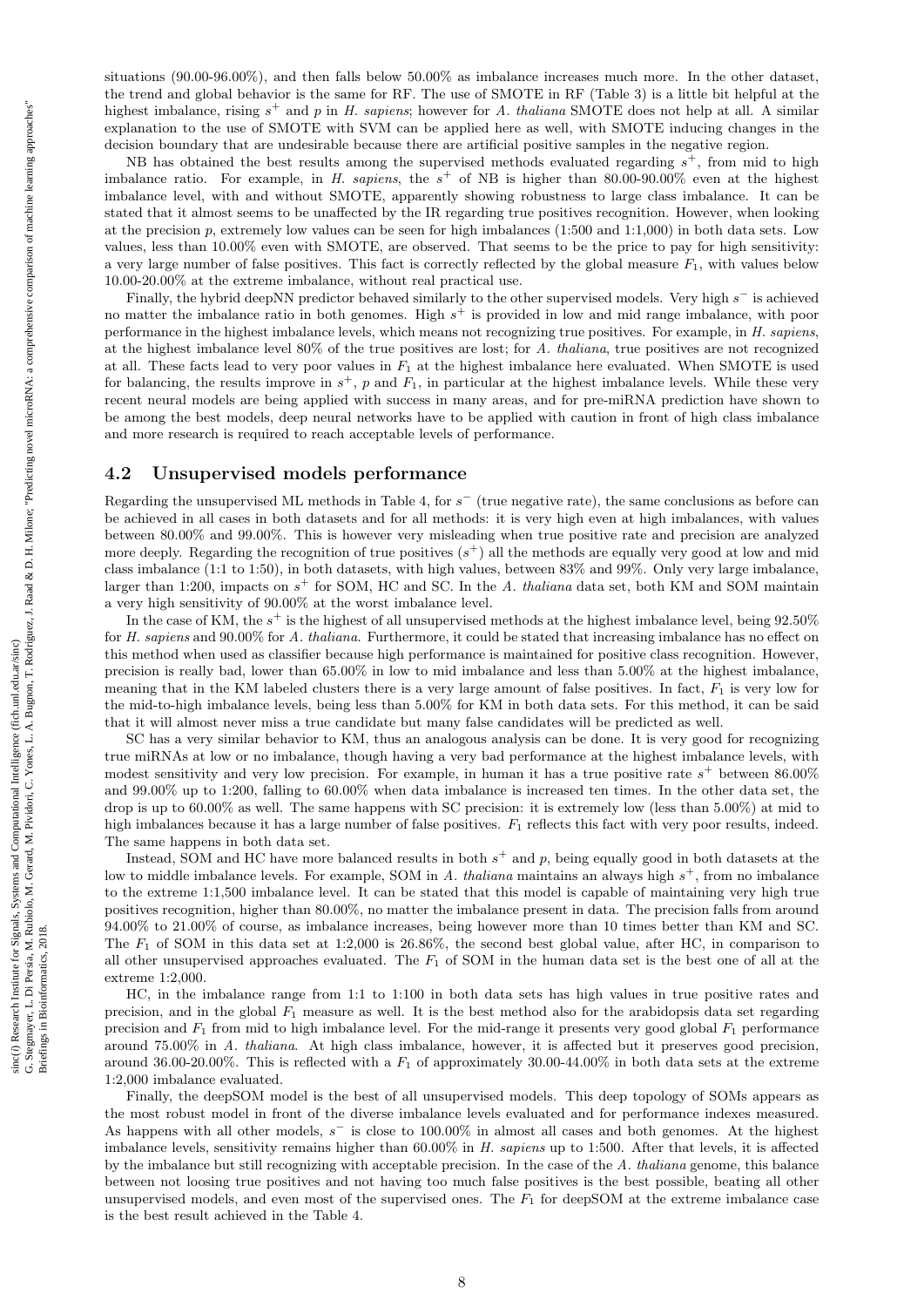sinc(i) Research Institute for Signals, Systems and Computational Intelligence (fich.unl.edu.ar/sinc)<br>G. Stegmayer, L. Di Persia, M. Rubiolo, M. Gerard, M. Pividori, C. Yones, L. A. Bugnon, T. Rodriguez, J. Raad & D. H. Mi G. Stegmayer, L. Di Persia, M. Rubiolo, M. Gerard, M. Pividori, C. Yones, L. A. Bugnon, T. Rodriguez, J. Raad & D. H. Milone; "Predicting novel microRNA: a comprehensive comparison of machine learning approaches" sinc(*i*) Research Institute for Signals, Systems and Computational Intelligence (fich.unl.edu.ar/sinc) Briefings in Bioinformatics, 2018.

Table 2: Supervised ML methods for pre-miRNA prediction. Table 2: Supervised ML methods for pre-miRNA prediction. H. sapiens

|              |                                                                                                                                                                                                                                                                                                                                                                                                                                                                                   |                 | $\begin{array}{r} F_1 \\ \hline 96.07 \\ 96.77 \\ 98.49 \\ 89.79 \\ 79.60 \\ 79.10 \\ 79.10 \\ 89.8 \\ 79.10 \\ 79.10 \\ 89.10 \\ 77.71 \\ 21.71 \\ 22.71 \\ 23.71 \\ 24.72 \\ 25.73 \\ 26.73 \\ 27.71 \\ 28.75 \\ 29.73 \\ 20.75 \\ 21.75 \\ 22.75 \\ 23.75 \\ 24.75 \\ 25.75 \\ 26.75 \\ 27.75 \\ 28.$                                                                                                                                                                       |  |  |  |  |
|--------------|-----------------------------------------------------------------------------------------------------------------------------------------------------------------------------------------------------------------------------------------------------------------------------------------------------------------------------------------------------------------------------------------------------------------------------------------------------------------------------------|-----------------|--------------------------------------------------------------------------------------------------------------------------------------------------------------------------------------------------------------------------------------------------------------------------------------------------------------------------------------------------------------------------------------------------------------------------------------------------------------------------------|--|--|--|--|
| deepNN       |                                                                                                                                                                                                                                                                                                                                                                                                                                                                                   |                 |                                                                                                                                                                                                                                                                                                                                                                                                                                                                                |  |  |  |  |
|              |                                                                                                                                                                                                                                                                                                                                                                                                                                                                                   |                 | $\begin{array}{r} \mathbb{P}\left( \mathbb{R}^{3}, \mathbb{R}^{3}, \mathbb{R}^{3}, \mathbb{R}^{3}, \mathbb{R}^{3}, \mathbb{R}^{3}, \mathbb{R}^{3}, \mathbb{R}^{3}, \mathbb{R}^{3}, \mathbb{R}^{3}, \mathbb{R}^{3}, \mathbb{R}^{3}, \mathbb{R}^{3}, \mathbb{R}^{3}, \mathbb{R}^{3}, \mathbb{R}^{3}, \mathbb{R}^{3}, \mathbb{R}^{3}, \mathbb{R}^{3}, \mathbb{R}^{3}, \mathbb{R}^{3}, \mathbb{R}^{3}, \mathbb{R}^{$                                                               |  |  |  |  |
|              |                                                                                                                                                                                                                                                                                                                                                                                                                                                                                   |                 |                                                                                                                                                                                                                                                                                                                                                                                                                                                                                |  |  |  |  |
|              |                                                                                                                                                                                                                                                                                                                                                                                                                                                                                   |                 | $\frac{F_1}{94.64}$<br>$\frac{1}{94.63}$<br>$\frac{3}{95.86}$<br>$\frac{3}{95.65}$<br>$\frac{3}{95.82}$<br>$\frac{3}{95.82}$<br>$\frac{3}{95.82}$<br>$\frac{3}{95.82}$<br>$\frac{3}{95.82}$<br>$\frac{3}{95.82}$                                                                                                                                                                                                                                                               |  |  |  |  |
| $\mathbb{E}$ |                                                                                                                                                                                                                                                                                                                                                                                                                                                                                   |                 |                                                                                                                                                                                                                                                                                                                                                                                                                                                                                |  |  |  |  |
|              |                                                                                                                                                                                                                                                                                                                                                                                                                                                                                   |                 |                                                                                                                                                                                                                                                                                                                                                                                                                                                                                |  |  |  |  |
|              | $\begin{array}{c c} * & * & * \\ * & * & * \\ * & * & * \\ * & * & * & * \\ * & * & * & * \\ * & * & * & * \\ * & * & * & * \\ * & * & * & * \\ * & * & * & * \\ * & * & * & * \\ * & * & * & * \\ * & * & * & * \\ * & * & * & * \\ * & * & * & * \\ * & * & * & * \\ * & * & * & * & * \\ * & * & * & * & * \\ * & * & * & * & * \\ * & * & * & * & * \\ * & * & * & * & * & * \\ * & * & * & * & * & * \\ * & * & * & * & * & * \\ * & * & * & * & * & * \\ * & * & * & * & *$ |                 |                                                                                                                                                                                                                                                                                                                                                                                                                                                                                |  |  |  |  |
|              |                                                                                                                                                                                                                                                                                                                                                                                                                                                                                   |                 | $\begin{array}{l} F_1 \\ \hline 98.33 \\ 96.33 \\ 28.35 \\ 10.59 \\ 20.59 \\ 21.71 \\ 22.83 \\ 23.71 \\ 24.71 \\ 25.71 \\ 26.72 \\ 27.71 \\ 28.73 \\ 29.71 \\ 20.73 \\ 23.71 \\ 24.73 \\ 25.71 \\ 26.73 \\ 27.71 \\ 28.73 \\ 29.73 \\ 20.75 \\ 21.75 \\ 22.75 \\ 23.77 \\ 24.77 \\ 25.79 \\ 26.75 \\ 27$                                                                                                                                                                       |  |  |  |  |
|              |                                                                                                                                                                                                                                                                                                                                                                                                                                                                                   |                 |                                                                                                                                                                                                                                                                                                                                                                                                                                                                                |  |  |  |  |
|              |                                                                                                                                                                                                                                                                                                                                                                                                                                                                                   |                 | $\begin{array}{r} \n 2 \overline{)1 \overline{01}} \\  0 \overline{)7} \overline{01} \\  3 \overline{)3} \overline{)3} \overline{)1} \overline{0} \overline{0} \\  3 \overline{)3} \overline{)3} \overline{0} \overline{)3} \overline{0} \overline{3} \overline{)3} \overline{1} \overline{1} \overline{1} \overline{3} \overline{3} \\  5 \overline{)3} \overline{)3} \overline{0} \overline{)3} \overline{0} \overline{)3} \overline{0} \overline{0} \overline{1} \overline$ |  |  |  |  |
|              | $\begin{array}{c} \ast \\ \ast \\ \hline 96.51 \\ \hline 96.51 \\ \hline 96.52 \\ \hline 14.50 \\ \hline 56.50 \\ \hline 66.51 \\ \hline 76.50 \\ \hline 87.53 \\ \hline 38.53 \\ \hline 35.0 \\ \hline \end{array}$                                                                                                                                                                                                                                                              |                 |                                                                                                                                                                                                                                                                                                                                                                                                                                                                                |  |  |  |  |
|              |                                                                                                                                                                                                                                                                                                                                                                                                                                                                                   |                 | $\begin{array}{r} F_1 \\ \hline 96.17 \\ 96.19 \\ 27.19 \\ 38.19 \\ 49.19 \\ 50.19 \\ 60.19 \\ 75.19 \\ 75.19 \\ 88.19 \\ 19.19 \\ 19.19 \\ 14.19 \\ 15.11 \\ 16.19 \\ 17.1 \\ 18.19 \\ 19.10 \\ 19.11 \\ 19.11 \\ 19.12 \\ 19.13 \\ 19.13 \\ 19.13 \\ 19.13 \\ 19.13 \\ 19.13 \\ 19.13 \\ 19.13 \\ 19.$                                                                                                                                                                       |  |  |  |  |
| KNN          |                                                                                                                                                                                                                                                                                                                                                                                                                                                                                   |                 | $\begin{array}{c} \times \left[\begin{array}{c} \frac{1}{2} \\ \frac{1}{2} \\ \frac{1}{2} \\ \frac{1}{2} \\ \frac{1}{2} \\ \frac{1}{2} \\ \frac{1}{2} \\ \frac{1}{2} \\ \frac{1}{2} \\ \frac{1}{2} \\ \frac{1}{2} \\ \frac{1}{2} \\ \frac{1}{2} \\ \frac{1}{2} \\ \frac{1}{2} \\ \frac{1}{2} \\ \frac{1}{2} \\ \frac{1}{2} \\ \frac{1}{2} \\ \frac{1}{2} \\ \frac{1}{2} \\ \frac{1}{2} \\ \frac{1}{2} \\ \frac{1}{2} \\ \frac{1}{2} \\ \frac$                                  |  |  |  |  |
|              |                                                                                                                                                                                                                                                                                                                                                                                                                                                                                   |                 |                                                                                                                                                                                                                                                                                                                                                                                                                                                                                |  |  |  |  |
|              | $\begin{array}{c c} \ast & \ast & \ast \\ \hline \ast & \ast & \ast & \ast \\ \hline \ast & \ast & \ast & \ast \\ \hline \ast & \ast & \ast & \ast \\ \hline \ast & \ast & \ast & \ast \\ \hline \ast & \ast & \ast & \ast \\ \hline \ast & \ast & \ast & \ast \end{array}$                                                                                                                                                                                                       |                 |                                                                                                                                                                                                                                                                                                                                                                                                                                                                                |  |  |  |  |
|              |                                                                                                                                                                                                                                                                                                                                                                                                                                                                                   |                 | $\begin{array}{r} F_1 \\ \hline 96.45 \\ 96.47 \\ 96.93 \\ 86.88 \\ 62.64 \\ 11.1 \\ 10.67 \\ 10.67 \\ 10.67 \\ 10.67 \\ \end{array}$                                                                                                                                                                                                                                                                                                                                          |  |  |  |  |
| <b>NAS</b>   |                                                                                                                                                                                                                                                                                                                                                                                                                                                                                   |                 |                                                                                                                                                                                                                                                                                                                                                                                                                                                                                |  |  |  |  |
|              |                                                                                                                                                                                                                                                                                                                                                                                                                                                                                   |                 | $\begin{array}{c} 0.000000\\ {\rm \textbf{0.7}}\\ 0.000000\\ {\rm \textbf{0.7}}\\ 0.00000\\ {\rm \textbf{0.8}}\\ 0.00000\\ {\rm \textbf{0.8}}\\ 0.00000\\ {\rm \textbf{0.8}}\\ 0.0000\\ {\rm \textbf{0.8}}\\ 0.0000\\ {\rm \textbf{0.8}}\\ 0.0000\\ {\rm \textbf{0.8}}\\ 0.0000\\ {\rm \textbf{0.8}}\\ 0.0000\\ {\rm \textbf{0.8}}\\ 0.0000\\ {\rm \textbf{0.$                                                                                                                 |  |  |  |  |
|              | $\begin{array}{r} \n\ast \\  \hline\n 96.3888 \\  89.319 \\  89.521 \\  12.59 \\  13.59 \\  14.59 \\  15.50 \\  16.50 \\  5.5\n\end{array}$                                                                                                                                                                                                                                                                                                                                       |                 |                                                                                                                                                                                                                                                                                                                                                                                                                                                                                |  |  |  |  |
| mbalance     |                                                                                                                                                                                                                                                                                                                                                                                                                                                                                   | LO <sub>1</sub> | $\begin{array}{c} 1000 \\ 1000 \\ 1000 \\ 2000 \\ 1000 \\ 1000 \\ 1000 \\ 1000 \\ 1000 \\ \end{array}$                                                                                                                                                                                                                                                                                                                                                                         |  |  |  |  |

|  |            |                                                                                                                                                                                                                                                                                                                                    |    | $\begin{array}{r} F_1 \\ \hline \rule{0pt}{2.2ex} \rule{0pt}{2.2ex} \rule{0pt}{2.2ex} \rule{0pt}{2.2ex} \rule{0pt}{2.2ex} \rule{0pt}{2.2ex} \rule{0pt}{2.2ex} \rule{0pt}{2.2ex} \rule{0pt}{2.2ex} \rule{0pt}{2.2ex} \rule{0pt}{2.2ex} \rule{0pt}{2.2ex} \rule{0pt}{2.2ex} \rule{0pt}{2.2ex} \rule{0pt}{2.2ex} \rule{0pt}{2.2ex} \rule{0pt}{2.2ex} \rule{0pt}{2.2ex} \rule{0pt}{2.$                                                                                                                                                                                                                    |       |    |  |                                                                                                                                                                                                                                                                                                               |  |  |  |  |  |
|--|------------|------------------------------------------------------------------------------------------------------------------------------------------------------------------------------------------------------------------------------------------------------------------------------------------------------------------------------------|----|-------------------------------------------------------------------------------------------------------------------------------------------------------------------------------------------------------------------------------------------------------------------------------------------------------------------------------------------------------------------------------------------------------------------------------------------------------------------------------------------------------------------------------------------------------------------------------------------------------|-------|----|--|---------------------------------------------------------------------------------------------------------------------------------------------------------------------------------------------------------------------------------------------------------------------------------------------------------------|--|--|--|--|--|
|  |            | $\begin{array}{cccccc} \text{deep NN} & & & & \\ \text{deep NN} & & & & \\ \hline p & & 96.96 & 96.96 & 9 \\ \hline 95.73 & 97.30 & 8 \\ 95.75 & 99.57 & 8 \\ 92.16 & 99.84 & 8 \\ 90.87 & 99.90 & 8 \\ 90.87 & 99.90 & 8 \\ 90.83 & 22 & 99.98 & 8 \\ 72.33 & 99.98 & 8 \\ 72.33 & 99.98 & 1 \\ 0.00 & 100.00 & 1 \\ \end{array}$ |    |                                                                                                                                                                                                                                                                                                                                                                                                                                                                                                                                                                                                       |       |    |  |                                                                                                                                                                                                                                                                                                               |  |  |  |  |  |
|  |            |                                                                                                                                                                                                                                                                                                                                    |    |                                                                                                                                                                                                                                                                                                                                                                                                                                                                                                                                                                                                       |       |    |  |                                                                                                                                                                                                                                                                                                               |  |  |  |  |  |
|  |            |                                                                                                                                                                                                                                                                                                                                    |    | $\begin{array}{c}\n * \\  * \\  93.30 \\  36.37 \\  57.74 \\  88.61 \\  70.00 \\  70.00 \\  0.00 \\  0.00 \\  0.00\n\end{array}$                                                                                                                                                                                                                                                                                                                                                                                                                                                                      |       |    |  |                                                                                                                                                                                                                                                                                                               |  |  |  |  |  |
|  |            |                                                                                                                                                                                                                                                                                                                                    |    | $\begin{array}{r l} F_1 \\ \hline 94.98 \\ 91.83 \\ 91.84 \\ 92.84 \\ 93.84 \\ 15.03 \\ 16.34 \\ 17.4 \\ 18.12 \\ 15.12 \\ \hline \end{array}$                                                                                                                                                                                                                                                                                                                                                                                                                                                        |       |    |  |                                                                                                                                                                                                                                                                                                               |  |  |  |  |  |
|  |            |                                                                                                                                                                                                                                                                                                                                    |    |                                                                                                                                                                                                                                                                                                                                                                                                                                                                                                                                                                                                       |       |    |  |                                                                                                                                                                                                                                                                                                               |  |  |  |  |  |
|  |            |                                                                                                                                                                                                                                                                                                                                    |    | <br>  8 3 5 5 8 6 7 8 7 8 7 8<br>  8 8 8 8 5 4 7 9 8 9 8 8                                                                                                                                                                                                                                                                                                                                                                                                                                                                                                                                            |       |    |  |                                                                                                                                                                                                                                                                                                               |  |  |  |  |  |
|  |            |                                                                                                                                                                                                                                                                                                                                    |    |                                                                                                                                                                                                                                                                                                                                                                                                                                                                                                                                                                                                       |       |    |  |                                                                                                                                                                                                                                                                                                               |  |  |  |  |  |
|  |            |                                                                                                                                                                                                                                                                                                                                    |    | $\begin{array}{ l l }F_1\\ \hline 96.91\\ 95.73\\ 95.04\\ 95.10\\ 86.19\\ 86.48\\ 85.48\\ 75.33\\ 96.67\\ 49.60\\ 40.00\\ 40.00\\ 40.00\\ 40.00\\ 40.00\\ 40.00\\ 40.00\\ 40.00\\ 40.00\\ 40.00\\ 40.00\\ 40.00\\ 40.00\\ 40.00\\ 40.00\\ 40.00\\ 40.00\\ 40.00\\ 40.00$                                                                                                                                                                                                                                                                                                                              |       |    |  |                                                                                                                                                                                                                                                                                                               |  |  |  |  |  |
|  |            |                                                                                                                                                                                                                                                                                                                                    |    | $\begin{array}{c c} \hline \circ & \circ & \circ & \circ & \circ \\ \hline \circ & \circ & \circ & \circ & \circ & \circ \\ \hline \circ & \circ & \circ & \circ & \circ & \circ & \circ \\ \hline \circ & \circ & \circ & \circ & \circ & \circ & \circ \\ \hline \circ & \circ & \circ & \circ & \circ & \circ & \circ \\ \hline \circ & \circ & \circ & \circ & \circ & \circ & \circ \\ \hline \circ & \circ & \circ & \circ & \circ & \circ & \circ \\ \hline \circ & \circ & \circ & \circ & \circ & \circ & \circ \\ \hline \circ & \circ & \circ & \circ & \circ & \circ & \circ \\ \hline \$ |       |    |  |                                                                                                                                                                                                                                                                                                               |  |  |  |  |  |
|  |            |                                                                                                                                                                                                                                                                                                                                    |    | $\begin{array}{r} \mathbb{R} \\ \mathbb{R} \\ \mathbb{S} \\ \mathbb{S} \\ \mathbb{S} \\ \mathbb{S} \\ \mathbb{S} \\ \mathbb{S} \\ \mathbb{S} \\ \mathbb{S} \\ \mathbb{S} \\ \mathbb{S} \\ \mathbb{S} \\ \mathbb{S} \\ \mathbb{S} \\ \mathbb{S} \\ \mathbb{S} \\ \mathbb{S} \\ \mathbb{S} \\ \mathbb{S} \\ \mathbb{S} \\ \mathbb{S} \\ \mathbb{S} \\ \mathbb{S} \\ \mathbb{S} \\ \mathbb{S} \\ \mathbb{S} \\ \mathbb{S} \\ \mathbb{S} \\ \mathbb{S} \\ \mathbb$                                                                                                                                        |       |    |  |                                                                                                                                                                                                                                                                                                               |  |  |  |  |  |
|  |            |                                                                                                                                                                                                                                                                                                                                    |    |                                                                                                                                                                                                                                                                                                                                                                                                                                                                                                                                                                                                       |       |    |  |                                                                                                                                                                                                                                                                                                               |  |  |  |  |  |
|  |            |                                                                                                                                                                                                                                                                                                                                    | S. |                                                                                                                                                                                                                                                                                                                                                                                                                                                                                                                                                                                                       | 94.45 | 64 |  | 91.64<br>85.90<br>87.72<br>76.62<br>56.67<br>56.67                                                                                                                                                                                                                                                            |  |  |  |  |  |
|  |            |                                                                                                                                                                                                                                                                                                                                    |    |                                                                                                                                                                                                                                                                                                                                                                                                                                                                                                                                                                                                       |       |    |  |                                                                                                                                                                                                                                                                                                               |  |  |  |  |  |
|  |            |                                                                                                                                                                                                                                                                                                                                    |    |                                                                                                                                                                                                                                                                                                                                                                                                                                                                                                                                                                                                       |       |    |  |                                                                                                                                                                                                                                                                                                               |  |  |  |  |  |
|  |            |                                                                                                                                                                                                                                                                                                                                    |    |                                                                                                                                                                                                                                                                                                                                                                                                                                                                                                                                                                                                       |       |    |  |                                                                                                                                                                                                                                                                                                               |  |  |  |  |  |
|  |            |                                                                                                                                                                                                                                                                                                                                    |    |                                                                                                                                                                                                                                                                                                                                                                                                                                                                                                                                                                                                       |       |    |  |                                                                                                                                                                                                                                                                                                               |  |  |  |  |  |
|  | <b>NNS</b> |                                                                                                                                                                                                                                                                                                                                    |    | $\begin{array}{l} 8.877 \\ 8.999 \\ 9.999 \\ 9.999 \\ 9.999 \\ 9.999 \\ 9.999 \\ 9.999 \\ 9.999 \\ 1.000 \\ 1.000 \\ 1.000 \\ 1.000 \\ 1.000 \\ 1.000 \\ 1.000 \\ 1.000 \\ 1.000 \\ 1.000 \\ 1.000 \\ 1.000 \\ 1.000 \\ 1.000 \\ 1.000 \\ 1.000 \\ 1.000 \\ 1.000 \\ 1.000 \\ 1.000 \\ 1.000 \\ 1.$                                                                                                                                                                                                                                                                                                   |       |    |  |                                                                                                                                                                                                                                                                                                               |  |  |  |  |  |
|  |            |                                                                                                                                                                                                                                                                                                                                    |    |                                                                                                                                                                                                                                                                                                                                                                                                                                                                                                                                                                                                       |       |    |  |                                                                                                                                                                                                                                                                                                               |  |  |  |  |  |
|  |            |                                                                                                                                                                                                                                                                                                                                    |    |                                                                                                                                                                                                                                                                                                                                                                                                                                                                                                                                                                                                       |       |    |  |                                                                                                                                                                                                                                                                                                               |  |  |  |  |  |
|  |            |                                                                                                                                                                                                                                                                                                                                    |    |                                                                                                                                                                                                                                                                                                                                                                                                                                                                                                                                                                                                       |       |    |  | $\begin{array}{c} 1000 \\ 1000 \\ 1000 \\ 1000 \\ 1000 \\ 1000 \\ 1000 \\ 1000 \\ 1000 \\ 1000 \\ 1000 \\ 1000 \\ 1000 \\ 1000 \\ 1000 \\ 1000 \\ 1000 \\ 1000 \\ 1000 \\ 1000 \\ 1000 \\ 1000 \\ 1000 \\ 1000 \\ 1000 \\ 1000 \\ 1000 \\ 1000 \\ 1000 \\ 1000 \\ 1000 \\ 1000 \\ 1000 \\ 1000 \\ 1000 \\ 10$ |  |  |  |  |  |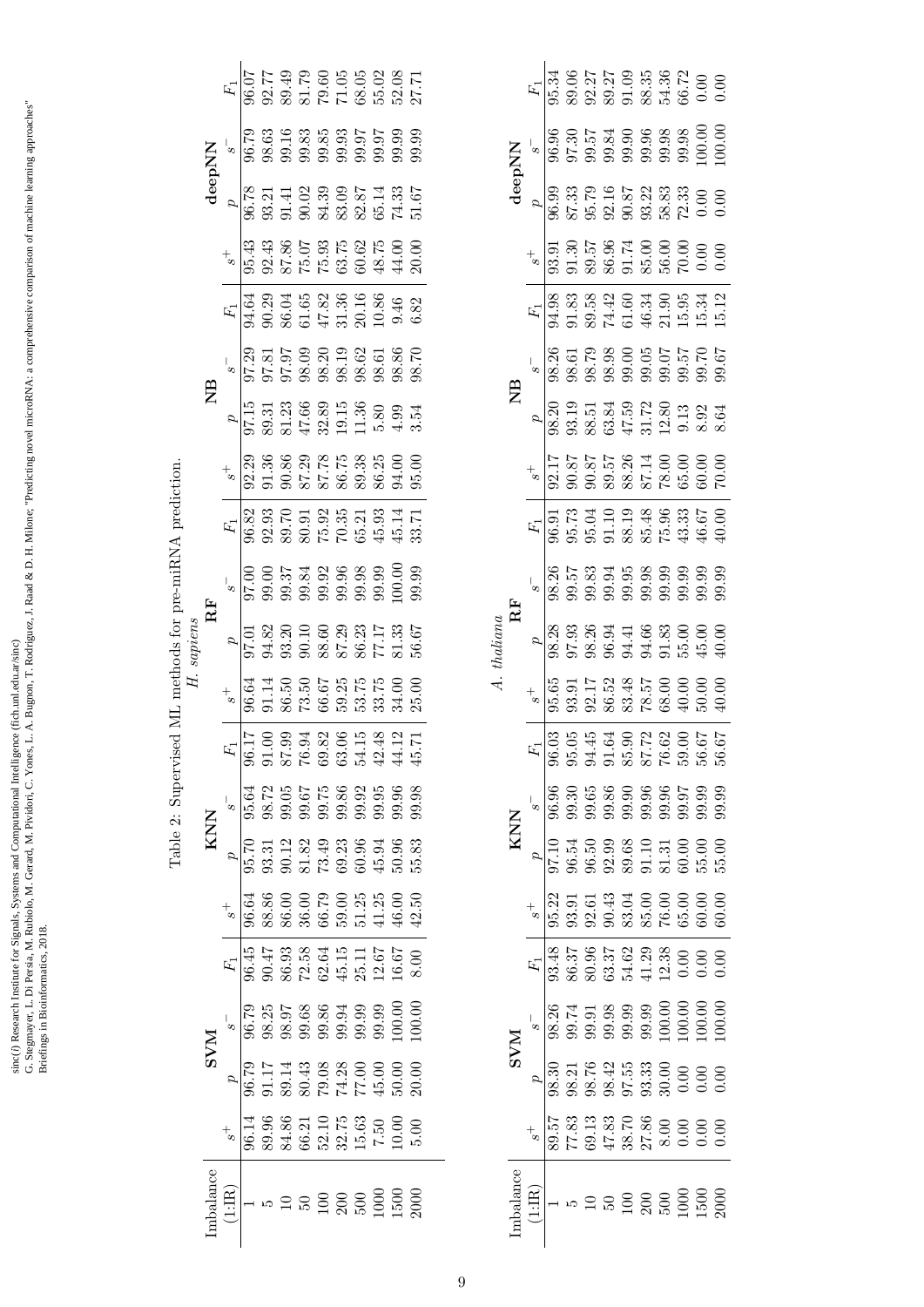sinc()) Research Institute for Signals, Systems and Computational Intelligence (fich.unl.edu.ar/sinc)<br>G. Stegmayer, L. Di Persia, M. Rubiolo, M. Gerard, M. Pividori, C. Yones, L. A. Bugnon, T. Rodriguez, J. Raad & D. H. Mi G. Stegmayer, L. Di Persia, M. Rubiolo, M. Gerard, M. Pividori, C. Yones, L. A. Bugnon, T. Rodriguez, J. Raad & D. H. Milone; "Predicting novel microRNA: a comprehensive comparison of machine learning approaches" sinc(*i*) Research Institute for Signals, Systems and Computational Intelligence (fich.unl.edu.ar/sinc) Briefings in Bioinformatics, 2018.

Table 3: Supervised ML methods (with SMOTE) for pre-miRNA prediction. Table 3: Supervised ML methods (with SMOTE) for pre-miRNA prediction.  $H.$   $\emph{supens}$ 

|              |                                                                                                                                                                                                                                                                                                                                                                             | $F_1$<br>$F_0$ , $F_1$<br>$96.07$<br>$36.808$<br>$68.0849$<br>$56.07$<br>$56.09$<br>$56.09$<br>$56.69$                                                                                                                                                                                                                                                                                                                                                                                                                                                                                       |  |  |  |  |
|--------------|-----------------------------------------------------------------------------------------------------------------------------------------------------------------------------------------------------------------------------------------------------------------------------------------------------------------------------------------------------------------------------|----------------------------------------------------------------------------------------------------------------------------------------------------------------------------------------------------------------------------------------------------------------------------------------------------------------------------------------------------------------------------------------------------------------------------------------------------------------------------------------------------------------------------------------------------------------------------------------------|--|--|--|--|
|              |                                                                                                                                                                                                                                                                                                                                                                             | $\begin{array}{c c} \hline \ast & \circ & \circ & \circ & \circ & \circ \\ \hline \ast & \circ & \circ & \circ & \circ & \circ & \circ \\ \hline \ast & \circ & \circ & \circ & \circ & \circ & \circ \\ \hline \ast & \circ & \circ & \circ & \circ & \circ & \circ \\ \hline \ast & \circ & \circ & \circ & \circ & \circ & \circ \\ \hline \ast & \circ & \circ & \circ & \circ & \circ & \circ \\ \hline \ast & \circ & \circ & \circ & \circ & \circ & \circ \\ \hline \ast & \circ & \circ & \circ & \circ & \circ & \circ \\ \hline \ast & \circ & \circ & \circ & \circ & \circ & \$ |  |  |  |  |
| deepNN       |                                                                                                                                                                                                                                                                                                                                                                             | $\begin{array}{r} p \\ \hline 96.86 \\ 96.05 \\ 86.05 \\ 86.15 \\ 87.7 \\ 77.7 \\ 83.30 \\ 77.7 \\ 79.3 \\ 83.3 \\ 90.9 \\ 50.9 \\ 50.9 \\ \end{array}$                                                                                                                                                                                                                                                                                                                                                                                                                                      |  |  |  |  |
|              |                                                                                                                                                                                                                                                                                                                                                                             |                                                                                                                                                                                                                                                                                                                                                                                                                                                                                                                                                                                              |  |  |  |  |
|              |                                                                                                                                                                                                                                                                                                                                                                             |                                                                                                                                                                                                                                                                                                                                                                                                                                                                                                                                                                                              |  |  |  |  |
| $\mathbb{E}$ |                                                                                                                                                                                                                                                                                                                                                                             |                                                                                                                                                                                                                                                                                                                                                                                                                                                                                                                                                                                              |  |  |  |  |
|              |                                                                                                                                                                                                                                                                                                                                                                             | $\begin{array}{r} \mathbb{P}\left[\begin{matrix} 1.5 \\ 1.5 \\ 0.7 \\ 3.6 \end{matrix}\right] \mathbb{P}\left[\begin{matrix} 2.5 \\ 2.5 \\ 2.5 \\ 2.5 \end{matrix}\right] \mathbb{P}\left[\begin{matrix} 2.5 \\ 2.5 \\ 2.5 \\ 2.5 \end{matrix}\right] \mathbb{P}\left[\begin{matrix} 2.5 \\ 2.5 \\ 2.5 \\ 2.5 \end{matrix}\right] \mathbb{P}\left[\begin{matrix} 2.5 \\ 2.5 \\ 2.5 \\ 2.5 \end{matrix}\right] \mathbb{P}\left[\begin{matrix} 2.5 \\ 2.5 \\ $                                                                                                                                 |  |  |  |  |
|              | $\begin{array}{r} \n \ast \\  \hline\n 9.23 \\  9.31 \\  1.5 \\  1.5 \\  1.6 \\  1.7 \\  1.8 \\  1.9 \\  1.1 \\  1.6 \\  1.6 \\  1.7 \\  1.8 \\  1.7 \\  1.8 \\  1.7 \\  1.8 \\  1.7 \\  1.8 \\  1.7 \\  1.8 \\  1.7 \\  1.8 \\  1.7 \\  1.8 \\  1.7 \\  1.8 \\  1.7 \\  1.8 \\  1.7 \\  1.8 \\  1.7 \\  1.8 \\  1.7 \\  1.8 \\  1.7 \\  1.8 \\  1.7 \\  1.8 \\  1.8 \\  1$ |                                                                                                                                                                                                                                                                                                                                                                                                                                                                                                                                                                                              |  |  |  |  |
|              |                                                                                                                                                                                                                                                                                                                                                                             | $\begin{array}{r} F_1 \\ \hline 96.82 \\ 96.83 \\ 92.85 \\ 92.86 \\ 12.42 \\ 13.43 \\ 14.32 \\ 15.61 \\ 16.43 \\ 17.33 \\ 18.53 \\ 19.61 \\ 13.61 \\ 14.53 \\ 15.74 \\ 19.8 \\ 19.8 \\ 10.8 \\ 13.61 \\ 14.53 \\ 15.7 \\ 16.8 \\ 17.8 \\ 18.8 \\ 19.8 \\ 19.8 \\ 10.8 \\ 13.8 \\ 14.8 \\ 15.7 \\ 16.8 \\ 17$                                                                                                                                                                                                                                                                                 |  |  |  |  |
|              |                                                                                                                                                                                                                                                                                                                                                                             | $\begin{array}{c c} \hline \circ & \circ & \circ & \circ & \circ \\ \hline \circ & \circ & \circ & \circ & \circ & \circ \\ \hline \circ & \circ & \circ & \circ & \circ & \circ \\ \hline \circ & \circ & \circ & \circ & \circ & \circ \\ \hline \circ & \circ & \circ & \circ & \circ & \circ & \circ \\ \hline \circ & \circ & \circ & \circ & \circ & \circ & \circ \\ \hline \circ & \circ & \circ & \circ & \circ & \circ & \circ \\ \hline \circ & \circ & \circ & \circ & \circ & \circ & \circ \\ \hline \end{array}$                                                              |  |  |  |  |
|              |                                                                                                                                                                                                                                                                                                                                                                             | $\begin{array}{r} \mathbb{P} \\ \hline 61.01 \\ 97.01 \\ 97.02 \\ 87.03 \\ 19.03 \\ 10.03 \\ 15.03 \\ 16.03 \\ 17.03 \\ 18.03 \\ 19.03 \\ 19.03 \\ 19.03 \\ 19.03 \\ 19.03 \\ 19.03 \\ 19.03 \\ 19.03 \\ 19.03 \\ 19.03 \\ 19.03 \\ 19.03 \\ 19.03 \\ 19.03 \\ 19.03 \\ 19.03 \\ 19.03 \\ 19.03 \\ 19.03 \\$                                                                                                                                                                                                                                                                                 |  |  |  |  |
|              |                                                                                                                                                                                                                                                                                                                                                                             |                                                                                                                                                                                                                                                                                                                                                                                                                                                                                                                                                                                              |  |  |  |  |
|              |                                                                                                                                                                                                                                                                                                                                                                             | $\begin{array}{r} F_1 \\ \hline \text{96.17} \\ \text{98.23} \\ \text{89.38} \\ \text{89.21} \\ \text{89.33} \\ \text{89.43} \\ \text{90.53} \\ \text{91.54} \\ \text{92.55} \\ \text{93.56} \\ \text{94.57} \\ \text{95.58} \\ \text{96.58} \\ \text{97.58} \\ \text{98.58} \\ \text{99.58} \\ \text{99.58} \\ \text{90.58} \\ \text{91.58} \\ \text{92.58} \\ \text{93.$                                                                                                                                                                                                                   |  |  |  |  |
| KNN          | $\begin{tabular}{ c c c c } \hline $s$ & $p$ & $s^-$ \\ \hline 96.64 & 95.70 & 95.64 \\ 91.14 & 85.35 & 96.87 \\ 88.93 & 79.44 & 97.70 \\ 79.36 & 61.47 & 99.00 \\ 65.25 & 43.34 & 99.35 \\ 62.50 & 40.39 & 99.81 \\ 53.75 & 28.26 & 99.87 \\ 60.00 & 33.92 & 99.92 \\ 60.250 & 40.39 & 9$                                                                                  |                                                                                                                                                                                                                                                                                                                                                                                                                                                                                                                                                                                              |  |  |  |  |
|              |                                                                                                                                                                                                                                                                                                                                                                             |                                                                                                                                                                                                                                                                                                                                                                                                                                                                                                                                                                                              |  |  |  |  |
|              |                                                                                                                                                                                                                                                                                                                                                                             |                                                                                                                                                                                                                                                                                                                                                                                                                                                                                                                                                                                              |  |  |  |  |
|              |                                                                                                                                                                                                                                                                                                                                                                             | $\begin{array}{ l l l } \hline F_1 \\ \hline 96.45 \\ 82.28 \\ 78.73 \\ 18.65 \\ 65.66 \\ 53.68 \\ 73.33 \\ 22.14 \\ 23.31 \\ 19.33 \\ 10.33 \\ \hline \end{array}$                                                                                                                                                                                                                                                                                                                                                                                                                          |  |  |  |  |
| <b>NAS</b>   |                                                                                                                                                                                                                                                                                                                                                                             |                                                                                                                                                                                                                                                                                                                                                                                                                                                                                                                                                                                              |  |  |  |  |
|              |                                                                                                                                                                                                                                                                                                                                                                             | $\begin{array}{c cc} p & s \\ \hline 96.79 & 96.79 \\ 95.11 & 99.25 \\ 92.85 & 99.47 \\ 87.68 & 99.85 \\ 85.25 & 99.93 \\ 69.17 & 99.99 \\ 69.17 & 99.99 \\ 69.33 & 99.99 \\ 69.33 & 99.99 \\ 69.33 & 99.99 \\ 69.67 & 99.99 \\ 36.67 & 99.99 \\ 45.00 & 100.0 \\ 45.00 & 100.0 \\ \end{array}$                                                                                                                                                                                                                                                                                              |  |  |  |  |
|              | $\begin{array}{c c} \ast & \ast & \ast \\ \hline \ast & 14 & 75 \\ \hline 96 & 14 & 32 \\ 18 & 15 & 17 \\ 19 & 19 & 19 \\ 19 & 19 & 19 \\ 10 & 19 & 19 \\ 11 & 19 & 19 \\ 12 & 13 & 19 \\ 13 & 14 & 19 \\ 15 & 19 & 19 \\ 16 & 19 & 19 \\ 17 & 19 & 19 \\ 18 & 19 & 19 \\ 19 & 19 & 19 \\ 10 & 19 & 19 \\ 11 & 19 & 19 \\ 12 & $                                            |                                                                                                                                                                                                                                                                                                                                                                                                                                                                                                                                                                                              |  |  |  |  |
| nbalanc      |                                                                                                                                                                                                                                                                                                                                                                             |                                                                                                                                                                                                                                                                                                                                                                                                                                                                                                                                                                                              |  |  |  |  |

|             |            |                                                                                                                                                                                                                                                                                                                                         |  | $\begin{array}{r} F_1 \\ \hline 1 \\ 95.31 \\ 84.91 \\ 78.95 \\ 78.95 \\ 80.91 \\ 80.32 \\ 80.33 \\ 74.1 \\ 80.3 \\ 80.3 \\ 74.1 \\ 90.0 \\ 11.0 \\ 90.0 \\ 10.0 \\ 10.0 \\ 10.0 \\ 10.0 \\ 10.0 \\ 10.0 \\ 10.0 \\ 10.0 \\ 10.0 \\ 10.0 \\ 10.0 \\ 10.0 \\ 10.0 \\ 10.0 \\ 10.0 \\ 10.0 \\ 10.0 \\ 10.0 \\ 10.$                                                                                                                                                                |  |                                                                                                                                             |                                                                                                                                                    |  |  |  |
|-------------|------------|-----------------------------------------------------------------------------------------------------------------------------------------------------------------------------------------------------------------------------------------------------------------------------------------------------------------------------------------|--|---------------------------------------------------------------------------------------------------------------------------------------------------------------------------------------------------------------------------------------------------------------------------------------------------------------------------------------------------------------------------------------------------------------------------------------------------------------------------------|--|---------------------------------------------------------------------------------------------------------------------------------------------|----------------------------------------------------------------------------------------------------------------------------------------------------|--|--|--|
|             |            | $\begin{array}{cccc} \text{deepNN} & & \\ \text{p} & \text{s} & \\ \hline \\ \text{p} & 97.39 & \\ \text{p} & 93.04 & \\ 70 & 93.06 & \\ 7 & 99.06 & \\ 7 & 99.05 & \\ 8 & 8 & \\ 10 & 99.65 & \\ 99.82 & 8 & \\ 99.93 & 14 & \\ 1 & 99.82 & \\ 99.93 & 14 & \\ 99.93 & 59.0 \\ 99.05 & 59.0 \\ \end{array}$                            |  |                                                                                                                                                                                                                                                                                                                                                                                                                                                                                 |  |                                                                                                                                             |                                                                                                                                                    |  |  |  |
|             |            |                                                                                                                                                                                                                                                                                                                                         |  | $\begin{array}{c} p \\ \hline 97.46 \\ 75.09 \\ 75.09 \\ 66.32 \\ 87.2 \\ 77.1 \\ 77.1 \\ 78.33 \\ 79.0 \\ 79.0 \\ 79.0 \\ 79.0 \\ 79.0 \\ 79.0 \\ 79.0 \\ 79.0 \\ 79.0 \\ 79.0 \\ 79.0 \\ 79.0 \\ 79.0 \\ 79.0 \\ 79.0 \\ 79.0 \\ 79.0 \\ 79.0 \\ 79.0 \\ 79.0 \\ 79.0 \\ 79.0 \\ 79.0 \\ 79.0 \\ 79.0 \\ 79.0$                                                                                                                                                                |  |                                                                                                                                             |                                                                                                                                                    |  |  |  |
|             |            |                                                                                                                                                                                                                                                                                                                                         |  |                                                                                                                                                                                                                                                                                                                                                                                                                                                                                 |  |                                                                                                                                             |                                                                                                                                                    |  |  |  |
|             |            |                                                                                                                                                                                                                                                                                                                                         |  |                                                                                                                                                                                                                                                                                                                                                                                                                                                                                 |  |                                                                                                                                             |                                                                                                                                                    |  |  |  |
|             |            |                                                                                                                                                                                                                                                                                                                                         |  |                                                                                                                                                                                                                                                                                                                                                                                                                                                                                 |  |                                                                                                                                             |                                                                                                                                                    |  |  |  |
|             |            |                                                                                                                                                                                                                                                                                                                                         |  | $\begin{array}{c c} p\hline p\hline p\hline 30.30 & 0.53333 & 0.53333 & 0.5333 & 0.5333 & 0.5333 & 0.5333 & 0.5333 & 0.5333 & 0.5333 & 0.5333 & 0.5333 & 0.5333 & 0.5333 & 0.5333 & 0.5333 & 0.5333 & 0.5333 & 0.5333 & 0.5333 & 0.5333 & 0.5333 & 0.5333 & 0.5333 & 0.533$                                                                                                                                                                                                     |  |                                                                                                                                             |                                                                                                                                                    |  |  |  |
|             |            | $\begin{array}{c}\n 17 \\  \hline\n 92.17 \\  17.74 \\  18.33 \\  19.43 \\  10.43 \\  15.74 \\  17.43 \\  18.35 \\  19.50 \\  10.60 \\  10.60 \\  10.60 \\  10.60 \\  10.60 \\  10.60 \\  10.60 \\  10.60 \\  10.60 \\  10.60 \\  10.60 \\  10.60 \\  10.60 \\  10.60 \\  10.60 \\  10.60 \\  10.60 \\  10.60 \\  10.60 \\  10.60 \\  $ |  |                                                                                                                                                                                                                                                                                                                                                                                                                                                                                 |  |                                                                                                                                             |                                                                                                                                                    |  |  |  |
|             |            |                                                                                                                                                                                                                                                                                                                                         |  |                                                                                                                                                                                                                                                                                                                                                                                                                                                                                 |  |                                                                                                                                             |                                                                                                                                                    |  |  |  |
| A. thaliana |            |                                                                                                                                                                                                                                                                                                                                         |  |                                                                                                                                                                                                                                                                                                                                                                                                                                                                                 |  |                                                                                                                                             |                                                                                                                                                    |  |  |  |
|             |            |                                                                                                                                                                                                                                                                                                                                         |  | $\begin{array}{r} \n 8.3388888884438\n \end{array}$                                                                                                                                                                                                                                                                                                                                                                                                                             |  |                                                                                                                                             |                                                                                                                                                    |  |  |  |
|             |            |                                                                                                                                                                                                                                                                                                                                         |  |                                                                                                                                                                                                                                                                                                                                                                                                                                                                                 |  |                                                                                                                                             |                                                                                                                                                    |  |  |  |
|             | KNN        |                                                                                                                                                                                                                                                                                                                                         |  | $\begin{array}{ l l l } \hline F_1 \\ \hline 96.03 \\ 96.44 \\ 98.3 \\ 14.48 \\ 15.5 \\ 16.5 \\ 17.7 \\ 18.3 \\ 18.3 \\ 19.2 \\ 10.3 \\ 13.4 \\ 15.3 \\ 16.5 \\ 18.4 \\ 18.5 \\ 19.6 \\ 19.6 \\ 10.0 \\ 10.0 \\ 10.0 \\ 10.0 \\ 15.0 \\ 16.5 \\ 18.5 \\ 18.5 \\ 18.5 \\ 19.5 \\ 19.5 \\ 19.5 \\ 19.5 \\ 19.5 \\ 1$                                                                                                                                                              |  |                                                                                                                                             |                                                                                                                                                    |  |  |  |
|             |            |                                                                                                                                                                                                                                                                                                                                         |  |                                                                                                                                                                                                                                                                                                                                                                                                                                                                                 |  |                                                                                                                                             |                                                                                                                                                    |  |  |  |
|             |            |                                                                                                                                                                                                                                                                                                                                         |  |                                                                                                                                                                                                                                                                                                                                                                                                                                                                                 |  |                                                                                                                                             | $\begin{array}{r} p \\ \hline 97.10 \\ 90.52 \\ 90.8 \\ 80.40 \\ 77.59 \\ 80.41 \\ 76.50 \\ 87.59 \\ 77.59 \\ 64.50 \\ 93.33 \\ 63.33 \end{array}$ |  |  |  |
|             |            |                                                                                                                                                                                                                                                                                                                                         |  |                                                                                                                                                                                                                                                                                                                                                                                                                                                                                 |  |                                                                                                                                             |                                                                                                                                                    |  |  |  |
|             |            |                                                                                                                                                                                                                                                                                                                                         |  |                                                                                                                                                                                                                                                                                                                                                                                                                                                                                 |  | $\begin{array}{r} F_1 \\ \hline 93.48 \\ 93.13 \\ 96.68 \\ 86.69 \\ 36.69 \\ 36.67 \\ 46.67 \\ 6.67 \\ 10.00 \\ 0.00 \\ \hline \end{array}$ |                                                                                                                                                    |  |  |  |
|             | <b>NAS</b> |                                                                                                                                                                                                                                                                                                                                         |  | $\begin{array}{r} \n\phantom{136} \times \phantom{136} \times \phantom{136} \times \phantom{136} \times \phantom{136} \times \phantom{136} \times \phantom{136} \times \phantom{136} \times \phantom{136} \times \phantom{136} \times \phantom{136} \times \phantom{136} \times \phantom{136} \times \phantom{136} \times \phantom{136} \times \phantom{136} \times \phantom{136} \times \phantom{136} \times \phantom{136} \times \phantom{136} \times \phantom{136} \times \$ |  |                                                                                                                                             |                                                                                                                                                    |  |  |  |
|             |            |                                                                                                                                                                                                                                                                                                                                         |  | $\begin{array}{r} \mathbb{P} \\ \hline 8.30 \\ 98.30 \\ 98.61 \\ 19.30 \\ 10.0 \\ 10.0 \\ 10.0 \\ 10.0 \\ 10.0 \\ 10.0 \\ 10.0 \\ 10.0 \\ 10.0 \\ 10.0 \\ 10.0 \\ 10.0 \\ 10.0 \\ 10.0 \\ 10.0 \\ 10.0 \\ 10.0 \\ 10.0 \\ 10.0 \\ 10.0 \\ 10.0 \\ 10.0 \\ 10.0 \\ 10.0 \\ 10.0 \\ 10.0 \\ 10.0 \\ 10.0 \\ 10.0 \\ 1$                                                                                                                                                            |  |                                                                                                                                             |                                                                                                                                                    |  |  |  |
|             |            | $\begin{array}{r} \n \ast \\  \hline\n 89.57 \\  89.31 \\  82.83 \\  83.83 \\  84.86 \\  10.00 \\  10.00 \\  0.00\n \end{array}$                                                                                                                                                                                                        |  |                                                                                                                                                                                                                                                                                                                                                                                                                                                                                 |  |                                                                                                                                             |                                                                                                                                                    |  |  |  |
|             |            |                                                                                                                                                                                                                                                                                                                                         |  |                                                                                                                                                                                                                                                                                                                                                                                                                                                                                 |  |                                                                                                                                             |                                                                                                                                                    |  |  |  |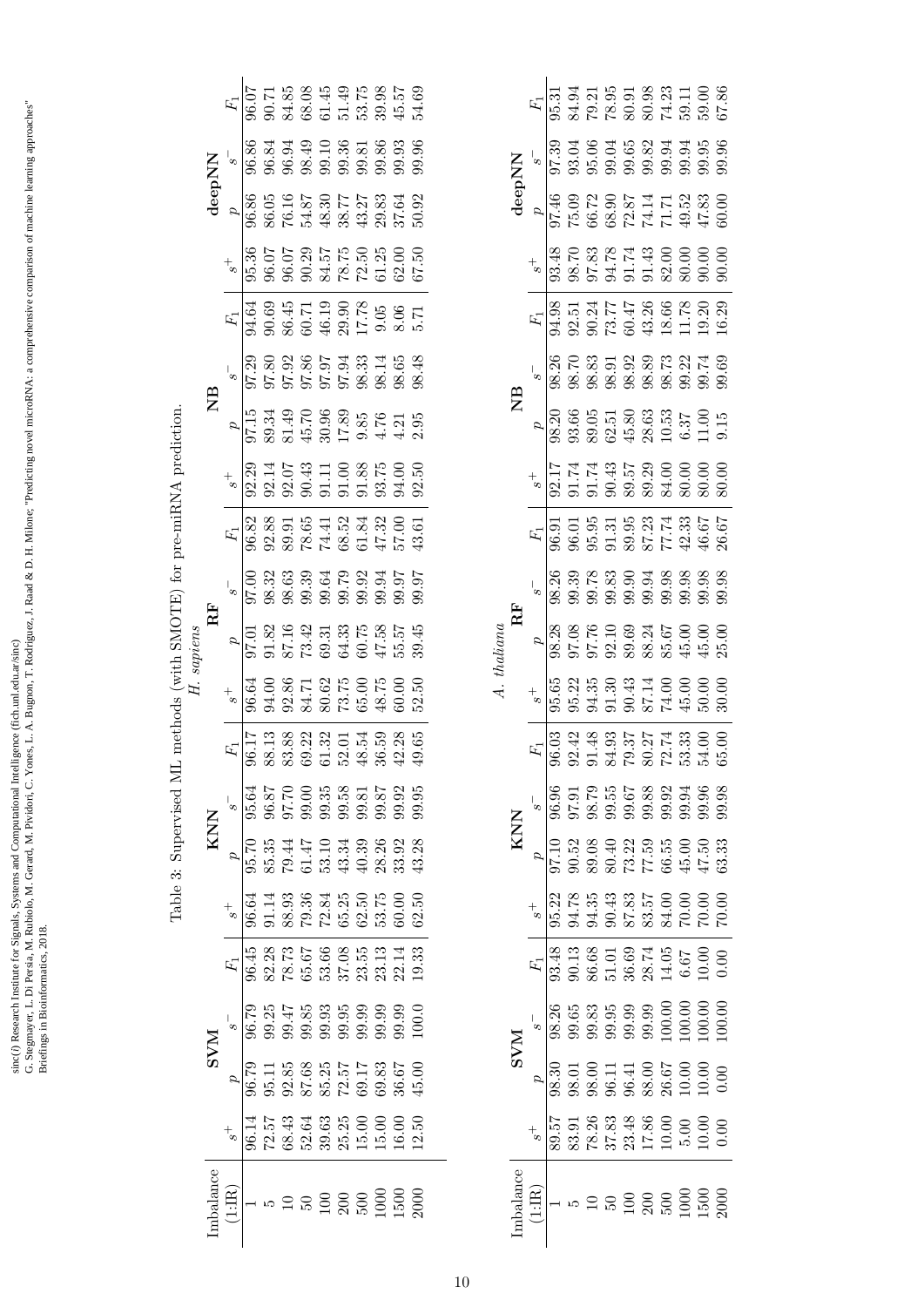sinc(i) Research Institute for Signals, Systems and Computational Intelligence (fich.unl.edu.ar/sinc)<br>G. Stegmayer, L. Di Persia, M. Rubiolo, M. Gerard, M. Pividori, C. Yones, L. A. Bugnon, T. Rodriguez, J. Raad & D. H. Mi G. Stegmayer, L. Di Persia, M. Rubiolo, M. Gerard, M. Pividori, C. Yones, L. A. Bugnon, T. Rodriguez, J. Raad & D. H. Milone; "Predicting novel microRNA: a comprehensive comparison of machine learning approaches" sinc(*i*) Research Institute for Signals, Systems and Computational Intelligence (fich.unl.edu.ar/sinc) Briefings in Bioinformatics, 2018.

Table 4: Unsupervised ML methods for pre-miRNA prediction. Table 4: Unsupervised ML methods for pre-miRNA prediction. H. sapiens

|                       |               | $\begin{array}{cccc} \text{deepSOM} \\ \text{pep} \\ \hline p \\ \hline p \\ 95.16 & 95.14 \\ 87.62 & 97.44 \\ 81.15 & 97.92 \\ 46.33 & 98.07 \\ 46.31 & 98.87 \\ 36.01 & 99.90 \\ 37.70 & 99.90 \\ 31.16 & 99.99 \\ 31.16 & 99.93 \\ 30.78 & 99.04 \\ \end{array}$                                                                                                                                                             |  |  | $\frac{F_1}{F_1}$<br>95.10<br>88.82<br>85.05.27<br>47.02<br>53.33<br>53.33                                                                                                                                                                                                                                                                                                                                                                                                                               |  |  |  |
|-----------------------|---------------|---------------------------------------------------------------------------------------------------------------------------------------------------------------------------------------------------------------------------------------------------------------------------------------------------------------------------------------------------------------------------------------------------------------------------------|--|--|----------------------------------------------------------------------------------------------------------------------------------------------------------------------------------------------------------------------------------------------------------------------------------------------------------------------------------------------------------------------------------------------------------------------------------------------------------------------------------------------------------|--|--|--|
|                       |               |                                                                                                                                                                                                                                                                                                                                                                                                                                 |  |  |                                                                                                                                                                                                                                                                                                                                                                                                                                                                                                          |  |  |  |
|                       |               | $\begin{array}{c}\n * \\  * \\  95.07 \\  95.44 \\  95.64 \\  0.75\n\end{array}$                                                                                                                                                                                                                                                                                                                                                |  |  |                                                                                                                                                                                                                                                                                                                                                                                                                                                                                                          |  |  |  |
|                       |               |                                                                                                                                                                                                                                                                                                                                                                                                                                 |  |  | $\begin{array}{r} F_1 \\ \hline 89.83 \\ 89.83 \\ 65.37 \\ 64.41 \\ 75.21 \\ 89.89 \\ 89.39 \\ 89.32 \\ 1.43 \\ 1.53 \\ 1.53 \\ 1.53 \\ 1.53 \\ 1.53 \\ 1.53 \\ 1.53 \\ 1.53 \\ 1.53 \\ 1.53 \\ 1.53 \\ 1.53 \\ 1.53 \\ 1.53 \\ 1.53 \\ 1.53 \\ 1.53 \\ 1.53 \\ 1.53 \\ 1.53 \\ 1.53 \\ 1.53 \\ 1.53 \\ 1.53 \\$                                                                                                                                                                                         |  |  |  |
|                       | $\frac{0}{5}$ |                                                                                                                                                                                                                                                                                                                                                                                                                                 |  |  | $\begin{array}{c c} \hline \ast & \Xi & \Xi \\ \hline \Xi & \Xi & \Xi \\ \Xi & \Xi & \Xi \\ \Xi & \Xi & \Xi \\ \Xi & \Xi & \Xi \\ \Xi & \Xi & \Xi \\ \Xi & \Xi & \Xi \\ \Xi & \Xi & \Xi \\ \Xi & \Xi & \Xi \\ \Xi & \Xi & \Xi \\ \Xi & \Xi & \Xi \\ \Xi & \Xi & \Xi \\ \Xi & \Xi & \Xi \\ \Xi & \Xi & \Xi \\ \Xi & \Xi & \Xi \\ \Xi & \Xi & \Xi \\ \Xi & \Xi & \Xi \\ \Xi & \Xi & \Xi \\ \Xi & \Xi & \Xi \\ \Xi & \Xi & \Xi \\ \Xi & \Xi & \Xi \\ \Xi & \Xi & \Xi & \Xi \\ \Xi & \$                      |  |  |  |
|                       |               |                                                                                                                                                                                                                                                                                                                                                                                                                                 |  |  |                                                                                                                                                                                                                                                                                                                                                                                                                                                                                                          |  |  |  |
|                       |               |                                                                                                                                                                                                                                                                                                                                                                                                                                 |  |  |                                                                                                                                                                                                                                                                                                                                                                                                                                                                                                          |  |  |  |
|                       |               |                                                                                                                                                                                                                                                                                                                                                                                                                                 |  |  | $\begin{array}{l} \frac{F_1}{F_1} \\ 93.61 \\ 85.01 \\ 86.61 \\ 87.43 \\ 193.62 \\ 104.43 \\ 195.88 \\ 196.88 \\ 197.88 \\ 198.89 \\ 199.60 \\ 199.60 \\ 199.60 \\ 199.60 \\ 199.60 \\ 199.60 \\ 199.60 \\ 199.60 \\ 199.60 \\ 199.60 \\ 199.60 \\ 199.60 \\ 199.60 \\ 199.60 \\ 199.60 \\ 199.$                                                                                                                                                                                                         |  |  |  |
|                       |               |                                                                                                                                                                                                                                                                                                                                                                                                                                 |  |  | $\begin{array}{r} \n\phantom{13} \times 19.333 \\ \n\phantom{13} \times 19.4333 \\ \n\phantom{13} \times 19.4333 \\ \n\phantom{13} \times 19.4333 \\ \n\phantom{13} \times 19.4333 \\ \n\phantom{13} \times 19.4333 \\ \n\phantom{13} \times 19.4333 \\ \n\phantom{13} \times 19.4333 \\ \n\phantom{13} \times 19.4333 \\ \n\phantom{13} \times 19.4333 \\ \n\phantom{13} \times 19$                                                                                                                     |  |  |  |
| $\cdots$ and $\cdots$ |               |                                                                                                                                                                                                                                                                                                                                                                                                                                 |  |  | $\begin{array}{c} \mathbb{P}\left[\mathbb{R},\mathbb{R}\right] \mathbb{R} \mathbb{R} \mathbb{R} \mathbb{R} \mathbb{R} \mathbb{R} \mathbb{R} \mathbb{R} \mathbb{R} \mathbb{R} \mathbb{R} \mathbb{R} \mathbb{R} \mathbb{R} \mathbb{R} \mathbb{R} \mathbb{R} \mathbb{R} \mathbb{R} \mathbb{R} \mathbb{R} \mathbb{R} \mathbb{R} \mathbb{R} \mathbb{R} \mathbb{R} \mathbb{R} \mathbb{R} \mathbb{R} \mathbb{R} \mathbb{R} \mathbb{R}$                                                                          |  |  |  |
|                       |               | $\begin{array}{r} \text{9} \\ \text{9} \\ \text{9} \\ \text{11} \\ \text{13} \\ \text{14} \\ \text{15} \\ \text{16} \\ \text{17} \\ \text{18} \\ \text{19} \\ \text{10} \\ \text{13} \\ \text{15} \\ \text{16} \\ \text{17} \\ \text{18} \\ \text{19} \\ \text{10} \\ \text{10} \\ \text{17} \\ \text{18} \\ \text{19} \\ \text{19} \\ \text{19} \\ \text{19} \\ \text{19} \\ \text{19} \\ \text{19} \\ \text{19} \\ \text{19}$ |  |  |                                                                                                                                                                                                                                                                                                                                                                                                                                                                                                          |  |  |  |
|                       |               |                                                                                                                                                                                                                                                                                                                                                                                                                                 |  |  | $\frac{F_1}{\frac{1960}{36.83}}$<br>$\frac{88855548}{56.855648}$<br>$\frac{1}{20.8356}$<br>$\frac{1}{20.8356}$<br>$\frac{1}{20.8356}$<br>$\frac{1}{20.8356}$<br>$\frac{1}{20.8356}$                                                                                                                                                                                                                                                                                                                      |  |  |  |
|                       | <b>NOS</b>    |                                                                                                                                                                                                                                                                                                                                                                                                                                 |  |  | $\begin{array}{r} p\\ \hline 93.30 & 93.07\\ 93.30 & 95.10\\ 82.88 & 96.19\\ 76.10 & 97.16\\ 43.55 & 97.80\\ 36.92 & 98.62\\ 27.69 & 99.54\\ 56.0 & 99.54\\ 15.68 & 99.82\\ 15.68 & 99.82\\ 21.98 & 99.89\\ \end{array}$                                                                                                                                                                                                                                                                                 |  |  |  |
|                       |               |                                                                                                                                                                                                                                                                                                                                                                                                                                 |  |  |                                                                                                                                                                                                                                                                                                                                                                                                                                                                                                          |  |  |  |
|                       |               |                                                                                                                                                                                                                                                                                                                                                                                                                                 |  |  |                                                                                                                                                                                                                                                                                                                                                                                                                                                                                                          |  |  |  |
|                       |               |                                                                                                                                                                                                                                                                                                                                                                                                                                 |  |  | $\frac{F_1}{78.33}$<br>$\frac{33.34}{55.37}$<br>$\frac{37.51}{55.27}$<br>$\frac{57.51}{55.27}$<br>$\frac{57.51}{55.27}$<br>$\frac{57.51}{55.27}$<br>$\frac{57.51}{55.27}$                                                                                                                                                                                                                                                                                                                                |  |  |  |
|                       | ΚŅ            |                                                                                                                                                                                                                                                                                                                                                                                                                                 |  |  | $\begin{array}{r} \n 6 \\  \hline\n 9 \\  \hline\n 46.86 \\  \hline\n 65.18 \\  \hline\n 76.7 \\  \hline\n 80.3 \\  \hline\n 76.8 \\  \hline\n 80.3 \\  \hline\n 80.3 \\  \hline\n 90.3 \\  \hline\n 90.3 \\  \hline\n 90.3 \\  \hline\n 90.3 \\  \hline\n 90.3 \\  \hline\n 90.3 \\  \hline\n 90.3 \\  \hline\n 90.3 \\  \hline\n 90.3 \\  \hline\n 90.3 \\  \hline\n 90.3 \\  \hline\n 90.3 \\  \hline\n 90.3$                                                                                         |  |  |  |
|                       |               |                                                                                                                                                                                                                                                                                                                                                                                                                                 |  |  | $\begin{array}{c c} \mathbb{P} & \multicolumn{2}{c}{\times} & \multicolumn{2}{c}{\times} & \multicolumn{2}{c}{\times} & \multicolumn{2}{c}{\times} & \multicolumn{2}{c}{\times} & \multicolumn{2}{c}{\times} & \multicolumn{2}{c}{\times} & \multicolumn{2}{c}{\times} & \multicolumn{2}{c}{\times} & \multicolumn{2}{c}{\times} & \multicolumn{2}{c}{\times} & \multicolumn{2}{c}{\times} & \multicolumn{2}{c}{\times} & \multicolumn{2}{c}{\times} & \multicolumn{2}{c}{\times} & \multicolumn{2}{c}{$ |  |  |  |
|                       |               | $\frac{1}{8}$ $\frac{1}{99}$ $\frac{64}{99}$ $\frac{36}{99}$ $\frac{65}{99}$ $\frac{1}{89}$ $\frac{1}{89}$ $\frac{1}{89}$ $\frac{1}{89}$ $\frac{1}{89}$ $\frac{1}{89}$ $\frac{1}{89}$ $\frac{1}{89}$ $\frac{1}{89}$ $\frac{1}{89}$ $\frac{1}{89}$ $\frac{1}{89}$ $\frac{1}{89}$ $\frac{1}{89}$ $\frac{1}{89}$                                                                                                                   |  |  |                                                                                                                                                                                                                                                                                                                                                                                                                                                                                                          |  |  |  |
|                       |               |                                                                                                                                                                                                                                                                                                                                                                                                                                 |  |  | $\begin{array}{c} 10 \\ 30 \\ 200 \\ 100 \\ 300 \\ 500 \\ 1000 \\ 1000 \\ 1000 \\ 1000 \\ 2000 \\ 1 \end{array}$                                                                                                                                                                                                                                                                                                                                                                                         |  |  |  |

|            |                |                                                                                                                                                                                                                                                                                                                                                |  | $\begin{array}{r} F_1 \\ \hline 95.85 \\ 95.37 \\ 83.42 \\ 84.85 \\ 15.56 \\ 16.54 \\ 17.56 \\ 18.56 \\ 19.53 \\ 10.00 \\ 10.00 \\ 10.00 \\ 10.00 \\ 10.00 \\ 10.00 \\ 10.00 \\ 10.00 \\ 10.00 \\ 10.00 \\ 10.00 \\ 10.00 \\ 10.00 \\ 10.00 \\ 10.00 \\ 10.00 \\ 10.00 \\ 10.00 \\ 10.00 \\ 10.00 \\ 10$                                                                                                      |  |  |  |  |  |  |
|------------|----------------|------------------------------------------------------------------------------------------------------------------------------------------------------------------------------------------------------------------------------------------------------------------------------------------------------------------------------------------------|--|---------------------------------------------------------------------------------------------------------------------------------------------------------------------------------------------------------------------------------------------------------------------------------------------------------------------------------------------------------------------------------------------------------------|--|--|--|--|--|--|
|            |                |                                                                                                                                                                                                                                                                                                                                                |  |                                                                                                                                                                                                                                                                                                                                                                                                               |  |  |  |  |  |  |
|            | <b>NOSqaat</b> |                                                                                                                                                                                                                                                                                                                                                |  | $\begin{array}{r} p \\ \hline 96.70 \\ 96.49 \\ 96.49 \\ 96.38 \\ 96.88 \\ 76.89 \\ 15.33 \\ 63.39 \\ 69.69 \\ 76.9 \\ 15.33 \\ 63.69 \\ 45.00 \\ 45.00 \\ 45.00 \\ \hline \end{array}$                                                                                                                                                                                                                       |  |  |  |  |  |  |
|            |                | $\begin{array}{c c} \ast & \ast & \ast \\ \ast & \ast & \ast & \ast \\ \hline \ast & \ast & \ast & \ast \\ \hline \ast & \ast & \ast & \ast \\ \end{array} \begin{array}{c} \ast & \ast & \ast & \ast & \ast \\ \ast & \ast & \ast & \ast & \ast \\ \ast & \ast & \ast & \ast & \ast \\ \end{array}$                                           |  |                                                                                                                                                                                                                                                                                                                                                                                                               |  |  |  |  |  |  |
|            |                |                                                                                                                                                                                                                                                                                                                                                |  | $\begin{array}{l} F_1 \\ \hline F_1 \\ 95.53 \\ 85.39 \\ 71.59 \\ 17.01 \\ 17.03 \\ 18.34 \\ 19.34 \\ 19.34 \\ 13.49 \\ 23.7 \\ 3.27 \\ 4.33 \\ 2.37 \\ 3.48 \\ 4.38 \\ 5.27 \\ 4.39 \\ 5.37 \\ 5.33 \\ 5.38 \\ 5.39 \\ 5.39 \\ 5.33 \\ 5.33 \\ 5.33 \\ 5.33 \\ 5.33 \\ 5.33 \\ 5.33 \\ 5.33 \\ 5.33 \\ 5.33 \\ $                                                                                             |  |  |  |  |  |  |
|            |                |                                                                                                                                                                                                                                                                                                                                                |  |                                                                                                                                                                                                                                                                                                                                                                                                               |  |  |  |  |  |  |
|            |                |                                                                                                                                                                                                                                                                                                                                                |  | $\begin{array}{r} \n\frac{1}{3} & \frac{1}{3} & \frac{1}{3} & \frac{1}{3} & \frac{1}{3} & \frac{1}{3} & \frac{1}{3} & \frac{1}{3} & \frac{1}{3} & \frac{1}{3} & \frac{1}{3} & \frac{1}{3} & \frac{1}{3} & \frac{1}{3} & \frac{1}{3} & \frac{1}{3} & \frac{1}{3} & \frac{1}{3} & \frac{1}{3} & \frac{1}{3} & \frac{1}{3} & \frac{1}{3} & \frac{1}{3} & \frac{1}{3} & \frac{1}{3} & \frac{1}{3} & \frac{$       |  |  |  |  |  |  |
|            |                | $\begin{array}{c c} \ast & \ast & \ast \\ \hline \ast & \ast & \ast & \ast \\ \hline \ast & \ast & \ast & \ast & \ast \\ \hline \ast & \ast & \ast & \ast & \ast \\ \hline \ast & \ast & \ast & \ast & \ast & \ast \\ \end{array}$                                                                                                             |  |                                                                                                                                                                                                                                                                                                                                                                                                               |  |  |  |  |  |  |
|            |                |                                                                                                                                                                                                                                                                                                                                                |  | $\begin{array}{l} F_1 \\ \hline \text{93.33 }} \text{83.43 } \text{55.38 } \text{m} \\ \text{95.33 } \text{25.33 } \text{m} \\ \text{96.33 } \text{27.33 } \text{m} \\ \text{97.33 } \text{m} \\ \text{98.33 } \text{m} \\ \text{99.33 } \text{m} \\ \text{99.33 } \text{m} \\ \text{90.33 } \text{m} \\ \text{91.33 } \text{m} \\ \text{92.33 } \text{m} \\ \text{93.33 } \text{m} \\ \text{94$              |  |  |  |  |  |  |
|            |                |                                                                                                                                                                                                                                                                                                                                                |  | $\begin{array}{r} \times 6000 \\ \times 60000 \\ \times 60000 \\ \times 60000 \\ \times 60000 \\ \times 60000 \\ \times 60000 \\ \times 60000 \\ \times 60000 \\ \times 60000 \\ \times 60000 \\ \times 60000 \\ \times 60000 \\ \times 60000 \\ \times 60000 \\ \times 60000 \\ \times 60000 \\ \times 60000 \\ \times 60000 \\ \times 60000 \\ \times 60000 \\ \times 60000 \\ \times 60000 \\ \times 6000$ |  |  |  |  |  |  |
| . thaliana |                |                                                                                                                                                                                                                                                                                                                                                |  | $\begin{array}{r} \mathbb{P} \Big[ 2,23,23,23,24 \\ 2,23,23,24,25 \\ 2,23,24,25 \\ 2,23,24,26 \\ 2,23,24,25 \\ 2,23,24,26 \\ 2,23,24,26 \\ 2,23,24,26 \\ 2,23,24,26 \\ 2,23,24,26 \\ 2,23,24,26 \\ 2,23,24,26 \\ 2,23,24,26 \\ 2,23,24,26 \\ 2,23,24,26 \\ 2,23,24,26 \\ 2,23,$                                                                                                                               |  |  |  |  |  |  |
|            |                |                                                                                                                                                                                                                                                                                                                                                |  | $\begin{array}{c}\n * \\  * \\  96.98 \\  96.32 \\  84.8 \\  95.7 \\  1.3 \\  1.3 \\  88.5 \\  76.0 \\  0.0 \\  0.0 \\  0.0 \\  0.0 \\  0.0 \\  0\n\end{array}$                                                                                                                                                                                                                                               |  |  |  |  |  |  |
|            |                |                                                                                                                                                                                                                                                                                                                                                |  | $\frac{F_1}{95.09}$<br>$\frac{95.0}{95.31}$<br>$\frac{17}{17.59}$<br>$\frac{25}{17.59}$<br>$\frac{25}{17.59}$<br>$\frac{25}{17.59}$<br>$\frac{25}{17.59}$<br>$\frac{25}{17.59}$<br>$\frac{25}{17.59}$                                                                                                                                                                                                         |  |  |  |  |  |  |
|            |                |                                                                                                                                                                                                                                                                                                                                                |  |                                                                                                                                                                                                                                                                                                                                                                                                               |  |  |  |  |  |  |
|            | $_{\rm{NOS}}$  |                                                                                                                                                                                                                                                                                                                                                |  |                                                                                                                                                                                                                                                                                                                                                                                                               |  |  |  |  |  |  |
|            |                |                                                                                                                                                                                                                                                                                                                                                |  | $\begin{array}{c c} \ast & \ast & \ast \\ \hline \ast & \ast & \ast & \ast \\ \hline \ast & \ast & \ast & \ast \\ \hline \ast & \ast & \ast & \ast \\ \hline \ast & \ast & \ast & \ast \\ \end{array}$                                                                                                                                                                                                        |  |  |  |  |  |  |
|            |                |                                                                                                                                                                                                                                                                                                                                                |  | $\begin{array}{l} F_1 \\ F_2 \\ F_3 \\ F_4 \\ F_5 \\ G_6 \\ H_7 \\ H_8 \\ H_9 \\ H_9 \\ H_9 \\ H_1 \\ H_2 \\ H_3 \\ H_1 \\ H_2 \\ H_3 \\ H_4 \\ H_5 \\ H_6 \\ H_7 \\ H_8 \\ H_9 \\ H_9 \\ H_1 \\ H_1 \\ H_2 \\ H_3 \\ H_4 \\ H_5 \\ H_6 \\ H_7 \\ H_8 \\ H_9 \\ H_9 \\ H_1 \\ H_1 \\ H_2 \\ H_3 \\ H_4 \\ H_5 \\ H_6 \\ H_7 \\ H_8 \\ H_9 \\ H_9 \\ H_1 \\ H_1 \\ H_2 \\ H_3 \\ H_4 \\ H_5 \\ H_6 \\ H$       |  |  |  |  |  |  |
|            | KИ             |                                                                                                                                                                                                                                                                                                                                                |  | $\begin{array}{r} \n 8 \\  \times 36 \\  \hline\n 80.78 \\  24.39 \\  36.51 \\  56.39 \\  56.39 \\  56.39 \\  56.39 \\  56.39 \\  56.70\n \end{array}$                                                                                                                                                                                                                                                        |  |  |  |  |  |  |
|            |                |                                                                                                                                                                                                                                                                                                                                                |  | $\begin{array}{r} \mathbb{P}\left  \frac{1}{127} \right  \times 123 \\ \hline 159.31 \\ 234.43 \\ 26.03 \\ 21.43 \\ 22.43 \\ 23.43 \\ 24.43 \\ 25.43 \\ 26.43 \\ 27.43 \\ 28.43 \\ 29.43 \\ 20.5 \\ 21.5 \\ 22.5 \\ 23.5 \\ 24.5 \\ 25.5 \\ 26.5 \\ 27.5 \\ 28.5 \\ 29.5 \\ 20.5 \\ 21.5 \\ 22.5 \\ 23.5 \\ 24.5 \\ 25.5 \\ $                                                                                 |  |  |  |  |  |  |
|            |                | $\frac{1}{8} + \frac{1}{13}$<br>$\frac{1}{13}$<br>$\frac{1}{13}$<br>$\frac{1}{13}$<br>$\frac{1}{13}$<br>$\frac{1}{13}$<br>$\frac{1}{13}$<br>$\frac{1}{13}$<br>$\frac{1}{13}$<br>$\frac{1}{13}$<br>$\frac{1}{13}$<br>$\frac{1}{13}$<br>$\frac{1}{13}$<br>$\frac{1}{13}$<br>$\frac{1}{13}$<br>$\frac{1}{13}$<br>$\frac{1}{13}$<br>$\frac{1}{13}$ |  |                                                                                                                                                                                                                                                                                                                                                                                                               |  |  |  |  |  |  |
|            | nbalance       |                                                                                                                                                                                                                                                                                                                                                |  |                                                                                                                                                                                                                                                                                                                                                                                                               |  |  |  |  |  |  |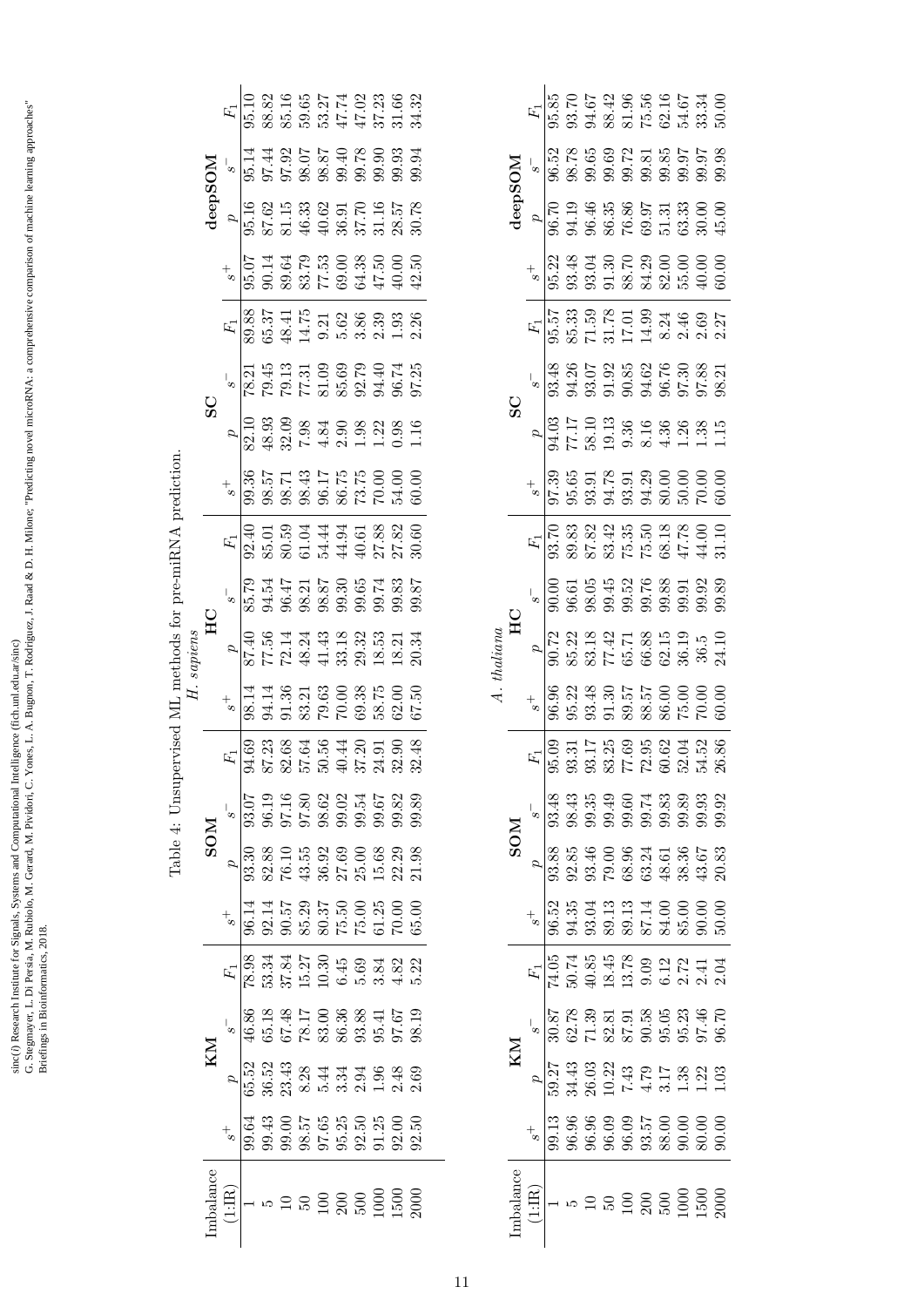

Figure 1: Machine learning approaches for pre-miRNA prediction with increasing imbalance levels in H. sapiens dataset. Supervised (shades of red lines), unsupervised (shades of blue lines) and hybrid learner (green line).

#### 4.3 Global comparative results

In order to summarize the results and to more easily evaluate the global behavior of all of the ML approaches, Figure 1 and 2 show the  $F_1$  score obtained by all methods in each data set without SMOTE, and for each imbalance level. In these figures in particular a further extreme imbalance case of twice the highest imbalance reported in the tables (1:5,000) has been included in order to show the behavior closer to more real cases. Supervised models are indicated with shades of red, unsupervised learners with shades of blue and deepNN is in green line because it is a hybrid model having an unsupervised stage before the last supervised tuning of the neural network. From the figures it can be easily seen how all methods noticeable decrease performance as imbalance increases.

Figure 1 shows the  $F_1$  scores for all methods in the H. sapiens data set. Up to 1:200, most of supervised models maintain acceptable  $F_1$  scores, being the best ones RF and KNN, together with the hybrid deepNN. At the 1:500 imbalance, two quite separated groups are easily identified: RF, KNN, deepNN, HC, SOM and deepSOM, versus very poor performance of SVM, NB, KM and SC. After this point up to 1:2,000, all methods continue falling up to less than 50.00%. Between 1:2,500 and 1:5000 all supervised methods maintain poor values, except only for KNN that falls to 41.11%. It is noteworthy that in this imbalance range, deepSOM and HC increase performance up to around 50%. The best classifiers at the highest imbalance level are the hybrid deepNN and the unsupervised learners deepSOM and HC; while all the other methods have very low performance. Moreover, it can be seen that globally, up to 1:1,500 supervised methods are the best ones, but in the highest imbalance methods including unsupervised learning stages have the best performance. That is, supervised methods are those more significantly degraded.

Figure 2 shows the  $F_1$  scores for all methods in the A. thaliana data set. Again here, all methods are compromised by the increasing imbalance level. Up to 1:1,500, two groups of classifiers are easily identified. The best group includes KNN and RF together with the hybrid deepNN and the unsupervised HC, SOM and deepSOM. The worst group includes NB, SVM, KM and SC, with extremely low  $F_1$  scores, which continue decreasing performance from this point forward. At 1:2,500 the hybrid deepNN and two unsupervised methods are the best ones. Between 1:2,500 and the highest class imbalance, deepSOM increases  $F_1$  being the best one, followed by RF and SOM. All other models inevitably collapse because of the high class imbalance. It should be noted in particular that deepSOM, based on unsupervised models, performs much better compared with the most widely used model in this field (Triplet-SVM) in both data sets.

In order to statistically evaluate differences between all the classifiers in high class imbalance (1:1000–1:5,000) in both data sets and all folds, a Friedman rank test for  $F_1$  was applied and resulted in P<sub>i</sub>1.73E-47 at  $\alpha = 0.05$ , indicating that the differences among the scores are statistically significant. The corresponding critical difference (CD) diagram for post-hoc Nemenyi test [75], which obtained a CD=1.55, is shown in Figure 3. This statistical analysis clearly indicates that, for the high imbalance present in pre-miRNAs, the best models are deepSOM, KNN, deepNN, HC and SOM. In this group, SOM, deepSOM and HC are the best unsupervised methods, being not statistically different from KNN and the hybrid deepNN, which need positive and negative labeled data sets. The CD shows that there are no differences between NB, KM, SC and SVM, being SVM the worst one. Thus, deepSOM, KNN, deepNN, HC, SOM and RF versus NB, KM, SC and SVM are confirmed to be the best and worst classifiers for pre-miRNA prediction, respectively. The difference between these two groups of classifiers is statistically significant.

This final comparative result is very interesting. First of all, it is a strong evidence that the most used and published SVM models (such as triplet-SVM) is not the adequate classifier for pre-miRNAs predictions in close to real-life scenarios. It also clearly shows that the more recent models including unsupervised stages can be superior to standard supervised approaches. In more real situations where the imbalance can be even higher, models with unsupervised learning could be preferably explored, since they can offer better performance and they do not need a negative class definition.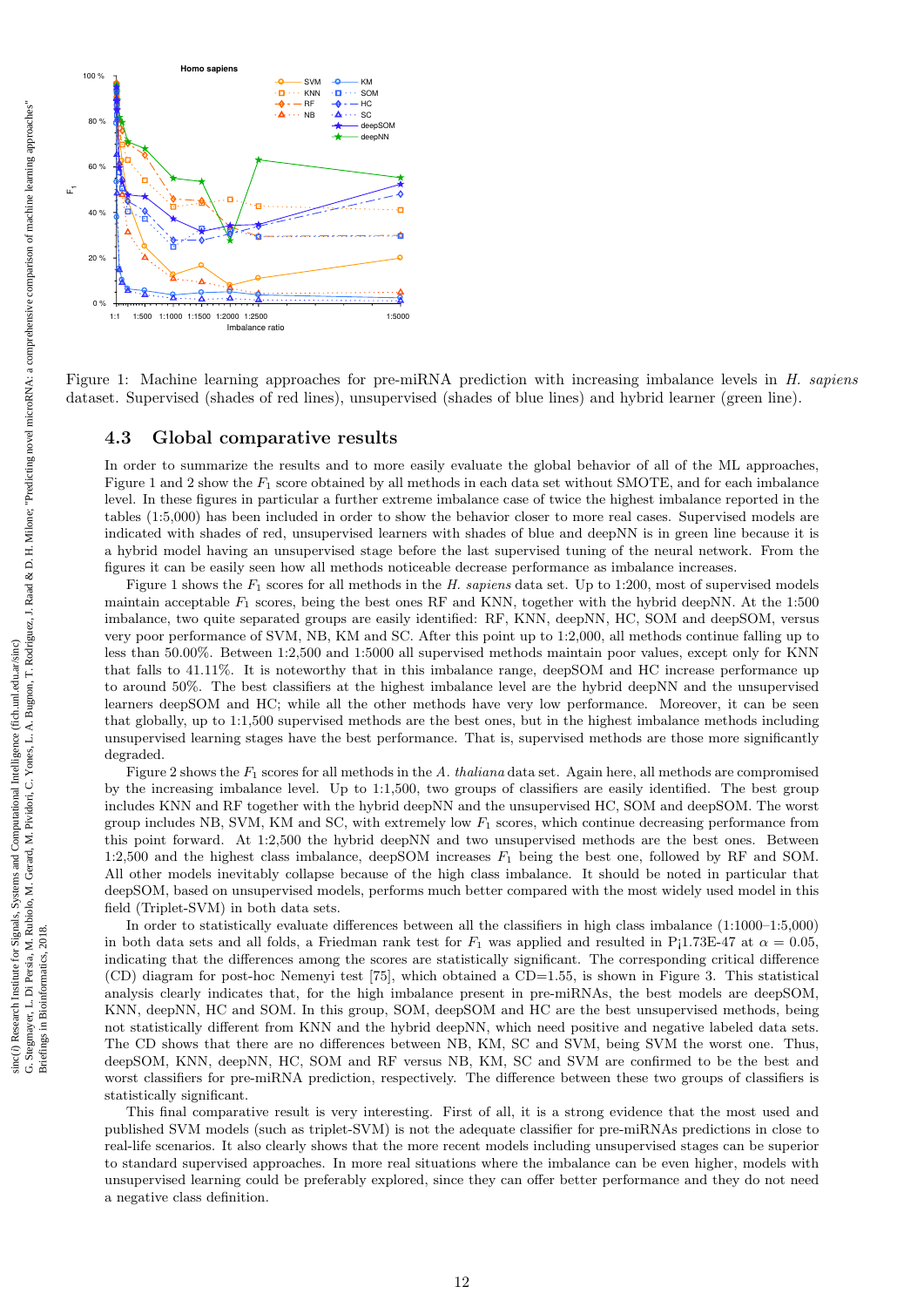

Figure 2: Machine learning approaches for pre-miRNA prediction with increasing imbalance levels in A. thaliana dataset. Supervised (shades of red lines), unsupervised (shades of blue lines) and hybrid learner (green line).

## 5 DISCUSSION

It has to be remembered at this point that the differences between unsupervised and supervised ML approaches are basically that supervised models need both class labels for training, while unsupervised methods do not need class labels during training. For classification, the class labels of the positive samples are required only after training. They first model the complete feature space regardless of class labels. Therefore, unsupervised models look at which sequences are the closest ones to well-known pre-miRNAs only after learning.

For supervised methods, a negative class definition is required. In practice, it is very difficult to build an appropiate set of negative examples for training them adequately, capable of effectively describing the non-premiRNA class. Even though tRNAs and rRNAs have been generally used as negative training sets, it is not known for sure whether hairpins from those RNA segments could not actually generate miRNAs [76]. Thus, the main drawback of the supervised ML approaches is the lack of an appropriate negative set, which actually represent negative examples that the classifier could find when analyzing genomics data. Since the real number of miRNAs in any given genome is still an open issue, in most works it is assumed that the probability of finding a pre-miRNA in any randomly chosen stem-loop extracted from a genome is very low. However, it cannot be generally guaranteed that hairpins that would normally be processed by the miRNA-maturation pathway are not being included in the negative training set.

This is particularly relevant in a high class imbalance context. In fact, a recent study on the impact of the negative sets when predicting human pre-miRNAs has stated that most existing supervised classifiers cannot actually provide reliable predictive performance on independent testing data sets because their negative training sets are not sufficiently representative when there is a high class imbalance [77]. In such case, the obviously negative class is well-learned and a large number of unknown sequences are predicted as positive (actually, false positives) that are very difficult to validate with wet-lab experiments. Furthermore, when positive predictivity is analyzed in detail, it may fall below 50%. In particular, it has already been shown that supervised models are less affected by low class imbalance, but they are the models most affected in presence of high class imbalance [76].

Since the quantity of true pre-miRNA is increasing as time passes, if imbalance decreases, supervised models could perform better after SMOTE. It would strongly depend on the real quantity of pre-miRNAs present in a given organism, and the rate of novel pre-miRNA discovery for such organism. In a real scenario, the number of known pre-miRNAs is in the order of hundreds for most genomes, and in the order of thousands in the case of the human genome (there are 1881 well-known human miRNAs up-to-date in MirBase). The rest of the unlabeled sequences can be in the order of millions. Thus, it is unlikely that such high class imbalance could decrease enough to be adjusted with SMOTE.

Unsupervised models, instead, build a model from the data, reflecting the data closeness into the clusters. They only look for the closer centroid to each sample, and classify sequences as pre-miRNA candidates if this centroid belongs to a pre-miRNA cluster. An unsupervised approach does not use class labels to shape the acceptance region in the learning stage and, since it does not try to identify the optimal margin between positive and negative examples, it is also less likely to suffer from overtraining. Thus, it can be stated that the negative class labels have a less important role in unsupervised methods than in supervised ones. For supervised learners, both types of labels must be defined. In unsupervised ones, the negative class labels can be missing. After training, the class assignment depends only on the presence of (at least) one positive case in a cluster, no matter how many other unknown negatives samples there are also, together, in the same cluster. All the feature space is learned with the same detail, that is, both positive and negative classes are modeled although in an unsupervised fashion, without class labels. After training, the original labels of the positive class are used to identify the clusters that have the best pre-miRNAs candidates.

From the results obtained in the comparisons, it can be stated that regarding the question on which ML approach is the best (supervised or unsupervised), the answer strongly depends on the level of class imbalance present. The comparative results show that when there is low to mid imbalance, supervised models have the best performance. However, in the case of high class imbalance, closer to a real genome-wide prediction task where there can be one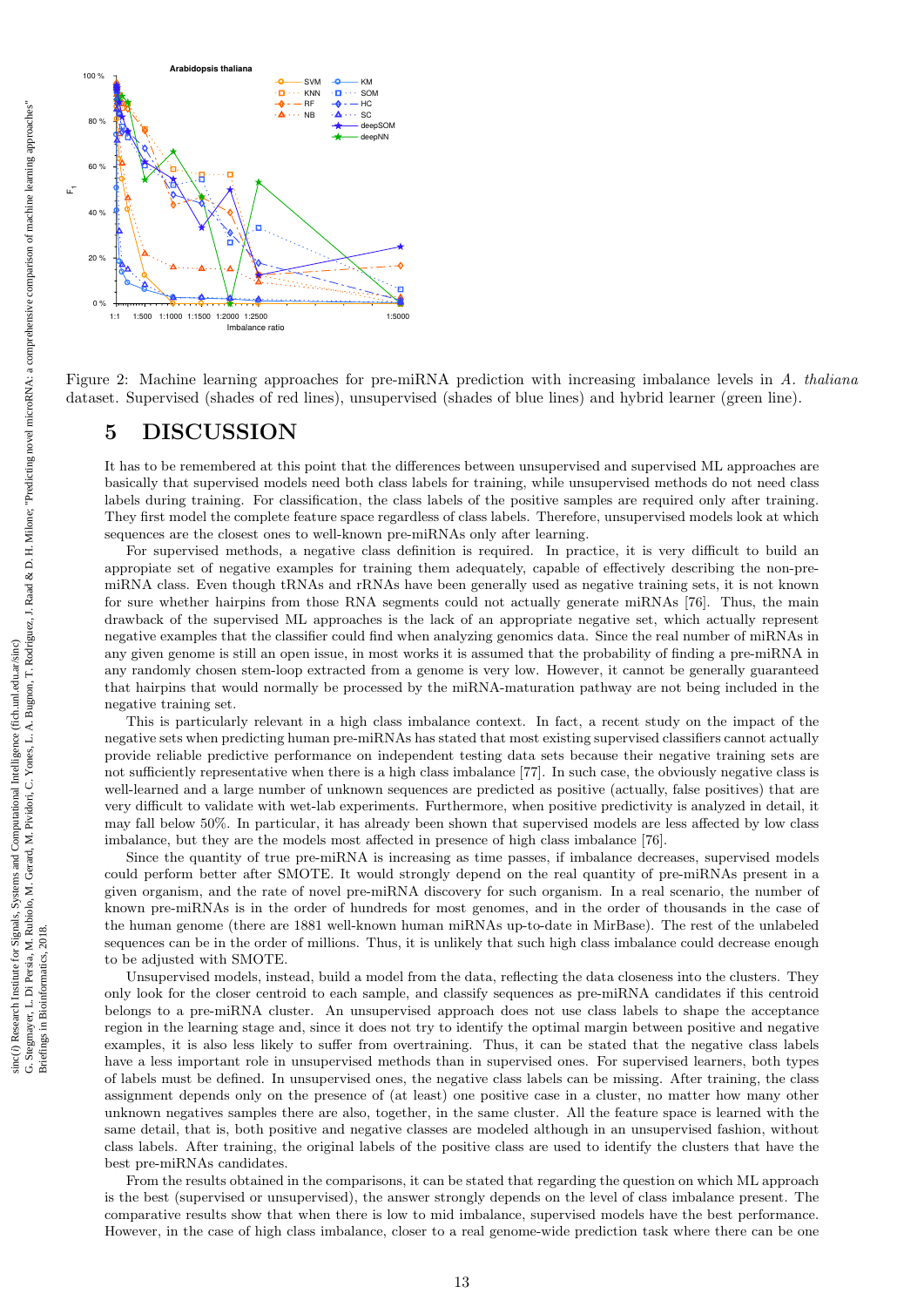

Figure 3: Statistical significance diagram. Critical difference (CD) diagram for Nemenyi tests performed on human and arabidopsis datasets for  $F_1$  of supervised and unsupervised ML approaches for pre-miRNA prediction. Bold lines indicate groups of classifiers which are not significantly different (their average ranks differ by less than CD value).

hundred of well-known pre-miRNA in millions of unlabebeled sequences to classify, models including unsupervised learning could perform better, being also more simple to understand, generate and use.

It can be stated that unsupervised learning has many advantages for this application and that there is plenty of room for future research in computational algorithms based on this approach for novel miRNA precursors discovery. For example, a negative class must not be defined nor artificially created. This makes these models much simpler to build for a non-expert user, since all available sequence data can be provided as input without the labeling process. Independently from the method and the number of clusters, after training the results are more easy to interpret. Once the clusters that have well-known pre-miRNAs are located, the better candidates to new pre-miRNAs can be identified very fast, simply as those other sequences within such clusters. Furthermore, in a high class-imbalance context such as the pre-miRNA prediction, this is of particular relevance because in a more real scenario, there are always very few positive examples in proportion to the unknown ones. Thus, when working with genome-wide data, the unsupervised approach could be more naturally suited to learn the specific characteristics of the well-known examples, even if only a few, not being biased by the class imbalance and the sequences that are distant to premiRNA clusters. This way, it can be stated that these kind of models can be used in more realistic situations where genome-wide data is under analysis. In summary, with the unsupervised approach, all genome-wide data of the same species could be simply used, and the best highly-likely candidates to pre-miRNAs can be easily identified, after training, as those sequences clustered together with well-known pre-miRNAs.

## CONCLUSIONS

In pre-miRNA prediction there is a very high class imbalance between well-known pre-miRNAs and unlabeled sequences that the supervised classification models cannot properly handle. This work provides to the bioinformatics community a conceptual and updated review of existing ML approaches for pre-miRNA prediction. The results obtained in the comparisons indicate that unsupervised machine learning and deep neural architectures can be more suited for future research in computational methods for pre-miRNA prediction than classical supervised approaches, such as SVM. Comparative results have clearly shown that unsupervised approaches and deep neural networks including unsupervised learning are capable of maintaining good performance rates, while classical supervised models quickly deteriorate when class imbalance increases. Additionally, the unsupervised approaches are more naturally suited to an end user that has good knowledge on the pre-miRNAs of the genome under study, but has no knowledge regarding the definition of a negative class for training a supervised classifier.

## KEY POINTS

- The computational prediction of novel microRNAs involves identifying good candidate sequences in high class imbalanced data in the context of machine learning.
- Supervised models need the definition of positive and negative class samples. But negative samples must be defined artificially by a manual process.
- Unsupervised machine learning methods do not need class labels for training. The class labels, only of the positive samples, are used later for the classification task. These approaches model the complete feature space with the same detail, regardless of class labels. Thus, learning is not biased by the majority class.
- The answer to the question on which machine learning approach is the best (supervised or unsupervised) for this task strongly depends on the level of class imbalance present.
- This study has shown that supervised methods are those more significantly degraded as imbalance ratio increases. At high class imbalance and as long as the imbalance remains high, like in a real genome-wide prediction task with about 1,000 well-known pre-miRNAs and millions of unlabeled sequences, unsupervised approaches can be a better choice.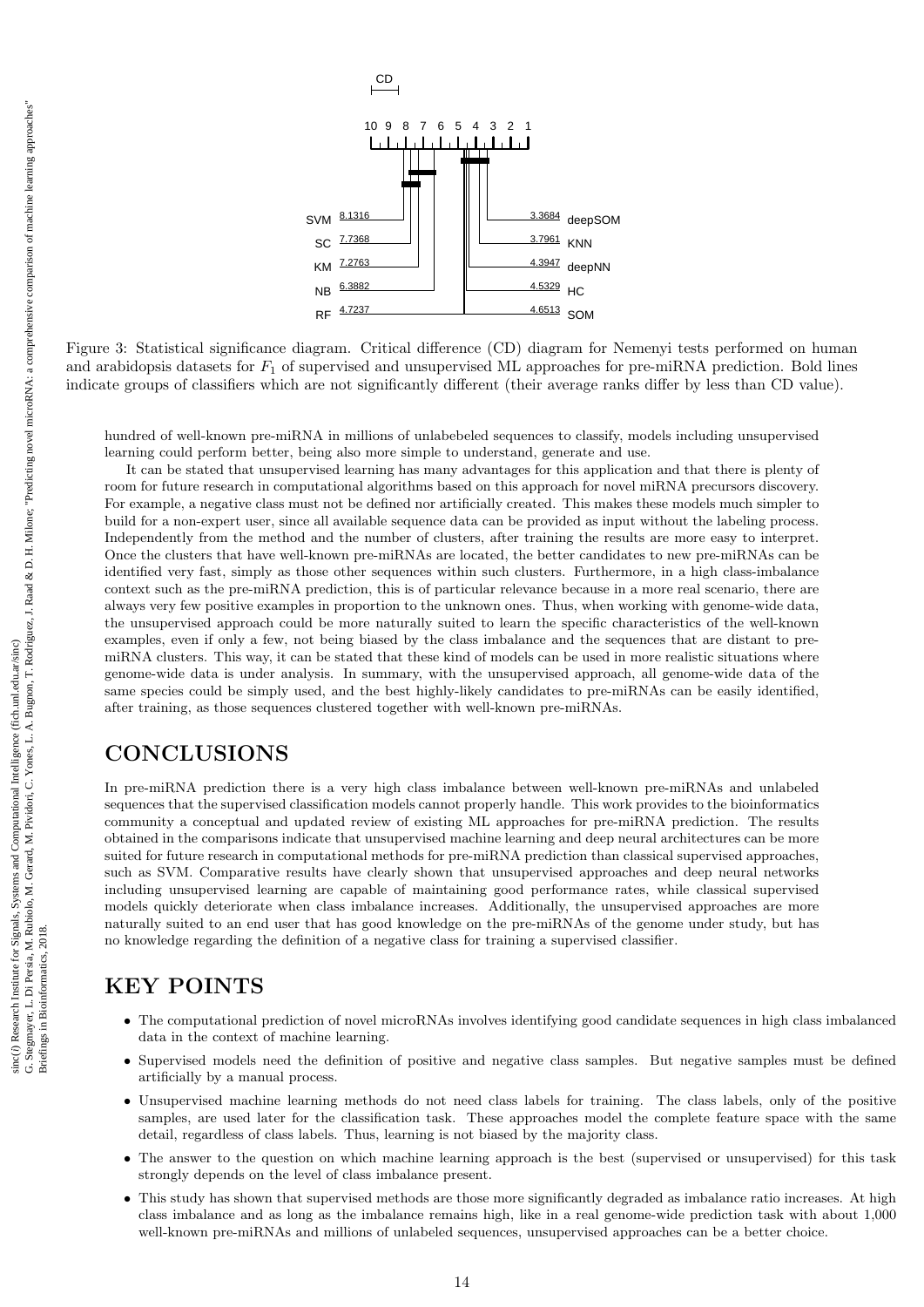• Future research in computational methods for pre-miRNA prediction should be oriented towards the design of deep neural networks predictors and models that include unsupervised learning stages, in order to properly handle the inherent high class imbalance.

## FUNDING

This work was supported by National Scientific and Technical Research Council (CONICET) [PIP 2013 117], Universidad Nacional del Litoral (UNL)[CAI+D 548, 082, 076, 042], Universidad Tecnologica Nacional (UTN) [PID 4442] and Agencia Nacional de Promocion Cientifica y Tecnologica (ANPCyT) [PICT 2014 2627, 2015 2472].

## BIOGRAPHIES

G. Stegmayer is Assistant Professor in the Department of Informatics at Universidad Nacional del Litoral (UNL), and Independent Researcher at the sinc(i) Institute, National Scientific and Technical Research Council (CON-ICET), Argentina. Her current research interest involves machine learning, data mining and pattern recognition in bioinformatics.

L. Di Persia is Assistant Professor in the Department of Informatics at UNL and Adjunct Researcher at CONICET. He is vice-director of the sinc(i) Institute. His research interests include signal processing, pattern recognition and machine learning, applied to audio, speech, biomedical and bioinformatics data.

M. Rubiolo is Assistant Researcher at sinc(i), Teaching Assistant in the Department of Informatics at UNL, and Adjunct Professor at the Department of Information Systems Engineering in UTN-FRSF. His research involves neural networks, pattern recognition and bioinformatics.

M. Gerard received a degree in Biotechnology in 2007 and a PhD in Engineering in 2013 from UNL. He is Assistant Researcher at sinc(i) and Teaching Assistant in the Department of Informatics at UNL. His research interests include bioinformatics, machine learning and swarm intelligence.

M. Pividori is a postdoctoral fellow at sinc(i). He is currently in a research stay at the University of Chicago, US, working in the Section of Genetics Medicine. His research interests involve data mining and bioinformatics, with particular focus on consensus clustering.

C. Yones received the Computer Engineering degree in 2014 from UNL. Since 2014 he is a PhD student at sinc(i). His research interests include machine learning, data-mining, semi-supervised learning, with applications in bioinformatics.

L. Bugnon is a PhD student at sinc(i) since 2013. His research interests include automatic learning, pattern recognition, signal and image processing, with applications to affective computing, biomedical signals and bioinformatics.

T. Rodriguez is a PhD student at sinc(i). His research interests include pattern recognition in big data and bioinformatics.

J. Raad received the Bioengineering degree in 2012. He is a Ph.D. student at sinc(i). His research interests include data mining with applications in bioinformatics.

D.H. Milone is Full Professor in the Department of Informatics at UNL and Principal Research Scientist at CONICET. He is Director of sinc(i). His research interests include statistical learning, signal processing, neural and evolutionary computing, with applications to biomedical signals and bioinformatics.

sinc(i) - Research Institute for Signals, Systems and Computational Intelligence. Research at sinc(i) aims to develop new algorithms for machine learning, data mining, signal processing and complex systems, providing innovative technologies for advancing healthcare, bioinformatics, precision agriculture, autonomous systems and human-computer interfaces. The sinc(i) was created and is supported by the two major institutions of highest education and research in Argentina: the National University of Litoral (UNL) and the National Scientific and Technical Research Council (CONICET).

### References

- [1] D Bartel. MicroRNAs: genomics, biogenesis, mechanism, and function. Cell, 116:281–297, 2004.
- [2] T Huan, J Rong, C Liu et al. Genome-wide identification of microrna expression quantitative trait loci. Nature Communications, 6(1):6601, 2015.
- [3] R Takahashi, H Miyazaki, and F Takeshita. Loss of microRNA-27b contributes to breast cancer stem cell generation by activating ENPP1. Nature Communications, 6(1):7318, 2015.
- [4] C Cheng, R Bahal, I Babar et al. MicroRNA silencing for cancer therapy targeted to the tumour microenvironment. Nature, 518(1):107–110, 2015.
- [5] C-Y Lai, Y Sung-Liang, MH Hsieh et al. MicroRNA expression aberration as potential peripheral blood biomarkers for schizophrenia. PLoS One, 6(6):e21635, 2011.
- [6] V Williamson, A Kim, B Xie et al. Detecting miRNAs in deep-sequencing data: a software performance comparison and evaluation. Briefings in Bioinformatics, 14(1):36–45, 2013.
- [7] L Li, J Xu, D Yang et al. Computational approaches for microRNA studies: a review. Mamm Genome, 21(1):1–12, 2010.

15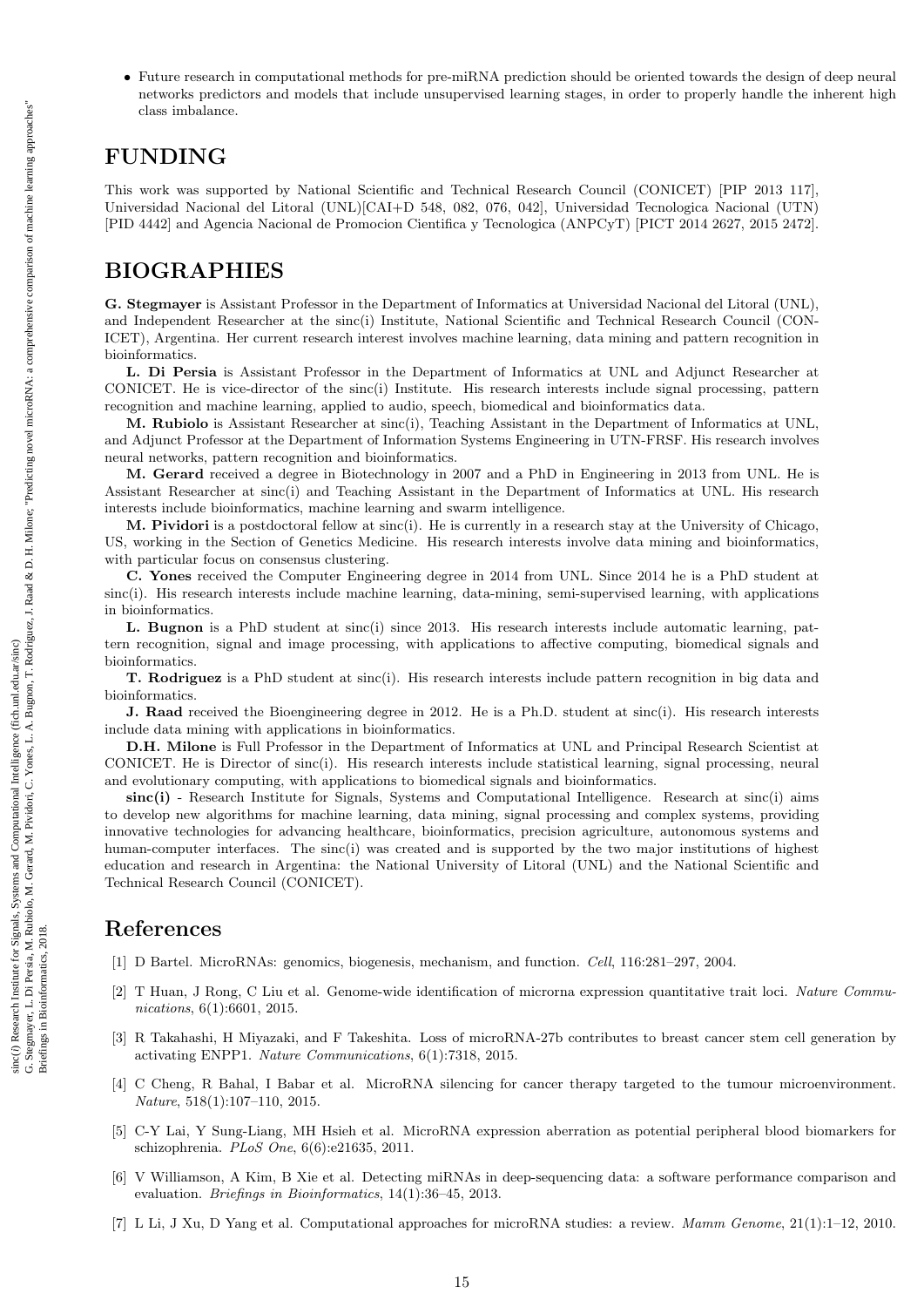- [8] I Lopes, A Schliep, and A deCarvalho. The discriminant power of RNA features for pre-miRNA recognition. BMC Bioinformatics, 15(1):124+, 2014.
- [9] V Shukla, VK Varghese, SP Kabekkodu et al. A compilation of Web-based research tools for miRNA analysis. Briefings in Functional Genomics, 1(1):1–25, 2017.
- [10] CP Gomes, JH Cho, L Hood et al. A review of computational tools in microRNA discovery. Frontiers in Genetics, 4(1): 81–104, 2013.
- [11] A Kozomara and S Griffiths-Jones. miRBase: integrating microRNA annotation and deep-sequencing data. Nucleic Acids Research, 39:152–157, 2011.
- [12] C Xue, F Li, T He et al. Classification of real and pseudo microRNA precursors using local structure-sequence features and support vector machine. BMC Bioinformatics, 6(1):310, 2005.
- [13] J Hertel and PF Stadler. Hairpins in a Haystack: recognizing microRNA precursors in comparative genomics data. Bioinformatics, 22(14):e197–e202, 2006.
- [14] T Huang, B Fan, M Rothschild et al. MiRFinder: an improved approach and software implementation for genome-wide fast microRNA precursor scans. BMC Bioinformatics, 8(1):341+, 2007.
- [15] P Jiang, H Wu, W Wang et al. MiPred: classification of real and pseudo microRNA precursors using random forest prediction model with combined features. Nucleic Acids Research, 35(1):W339–W344, 2007.
- [16] Y Xu, X Zhou, and W Zhang. MicroRNA prediction with a novel ranking algorithm based on random walks. Bioinformatics, 24(1):i50–i58, 2008.
- [17] K Gkirtzou, I Tsamardinos, P Tsakalides et al. MatureBayes: A probabilistic algorithm for identifying the mature miRNA within novel precursors. PLOS one, 5(8):e11843, 2010.
- [18] A Gudy, M Szczeniak, M Sikora et al. HuntMi: an efficient and taxon-specific approach in pre-miRNA identification. BMC Bioinformatics, 14(1):83+, 2013.
- [19] ME Rahman, R Islam, S Islam et al. MiRANN: a reliable approach for improved classification of precursor microRNA using Artificial Neural Network model. Genomics, 99(4):189–194, 2012.
- [20] K Ng and SK Mishra. De novo SVM classification of precursor microRNAs from genomic pseudo hairpins using global and intrinsic folding measures. Bioinformatics, 23(1):1321–1330, 2007.
- [21] J Allmer and M Yousef. Computational methods for ab initio detection of micrornas. Frontiers in Genetics, 3(1):209–212, 2012.
- [22] L Kamenetzky, G Stegmayer, L Maldonado et al. MicroRNA discovery in the human parasite Echinococcus multilocularis from genome-wide data. Genomics, 107(6):174–280, 2016.
- [23] G Stegmayer, C Yones, L Kamenetzky et al. High class-imbalance in pre-miRNA prediction: a novel approach based on deepSOM. IEEE/ACM Transactions on Computational Biology and Bioinformatics, 14(6):1316–1326, 2017.
- [24] C Lan, Q Chen, and J Li. Grouping miRNAs of similar functions via weighted information content of gene ontology. BMC Bioinformatics, 17(19):507, 2016.
- [25] N Mendes, S Heyne, A Freitas et al. Navigating the unexplored seascape of pre-miRNA candidates in single-genome approaches. Bioinformatics, 28(23):3034–3041, 2012.
- [26] J Guerra-Assuncao and A Enright. MapMi: automated mapping of microRNA loci. BMC Bioinformatics, 11(1):133, 2010.
- [27] S Demirci, J Baumbach, and J Allmer. On the performance of pre-microRNA detection algorithms. Nature Communications, 8(1):330–340, 2017.
- [28] B Liu, J Li and M Cairns. Identifying miRNAs, targets and functions. Briefings in Bioinformatics, 15(1):1–19, 2014.
- [29] J Hertel, D Langenberger, P Stadler. Computational prediction of microRNA genes. Methods Mol Biol., 1097(1):437–456, 2014.
- [30] N Mendes, A Freitas and MF Sagot Current tools for the identification of miRNA genes and their targets. Nucleic Acids Research, 37(8):2419–2433, 2009.
- [31] A Adai, C Johnson, S Mlotshwa and et al. Computational prediction of miRNAs in Arabidopsis thaliana. Genome Research, 15(1):78–91, 2005.
- [32] A Webb, editor. Statistical pattern recognition. Wiley Press, 2002.
- [33] R Duda, P Hart, and D Stork. Pattern Classification. John Wiley and Sons, second edition edition, 2001.
- [34] T Mitchell, editor. Machine Learning. McGraw Hill, 1997.

Briefings in Bioinformatics, 2018.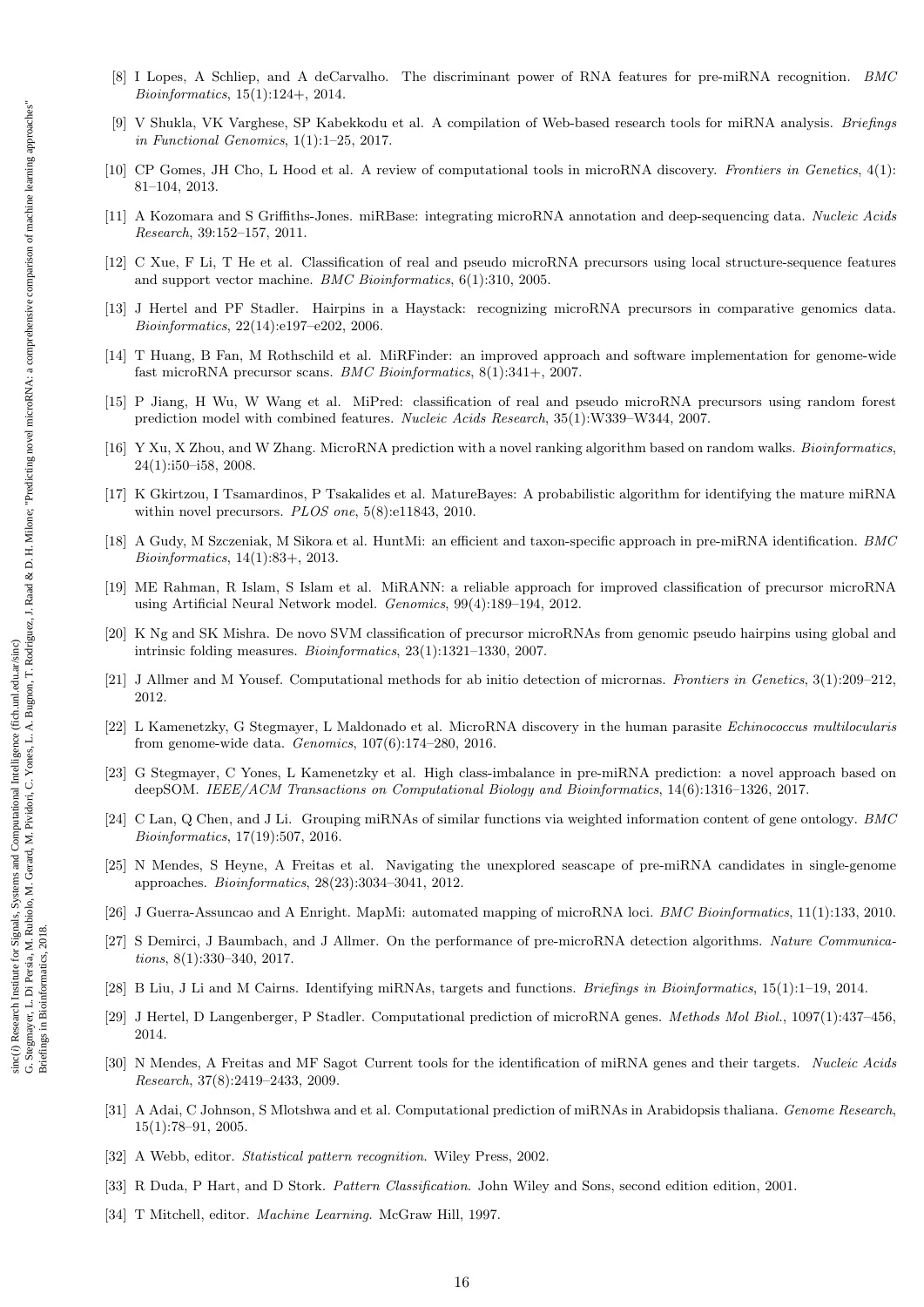- [35] M Yousef, M Nebozhyn, H Shatkay et al. Combining multi-species genomic data for microRNA identification using a naive bayes classifier. Bioinformatics, 22(1):1325–1334, 2006.
- [36] V Vapnik. The Nature of Statistical Learning Theory. 1995.
- [37] R Fan, P Chen, and C Lin. Working set selection using second order information for training support vector machines. Journal of Machine Learning Research, 6(1):1889–1918, 2005.
- [38] C Bishop. Pattern recognition and machine learning. Springer, 2006.
- [39] P Pavlidis, J Weston, J Cai et al. Gene functional classification from heterogeneous data. Proc. 5th Annual International Conference on Computational Biology, ACM Press, 1(1):249–255, 2001.
- [40] A Sewer, N Paul, P Landgraf et al. Identification of clustered microRNAs using an ab initio prediction method. BMC bioinformatics, 6(1):267, 2005.
- [41] SA Helvik, O Snove, and P Saetrom. Reliable prediction of Drosha processing sites improves microRNA gene prediction . Bioinformatics, 23(2):142–149, 2007.
- [42] J Ding, S Zhou, and J Guan. MiRenSVM: towards better prediction of microRNA precursors using an ensemble SVM classifier with multi-loop features. BMC Bioinformatics, 11(11):S11, 2010.
- [43] Y Sheng, PG Engstrom, and B Lenhard. Mammalian MicroRNA prediction through a Support Vector Machine model of sequence and structure. PLos ONE, 2(9):e946, 2007.
- [44] R Batuwita and V Palade. *microPred*: effective classification of pre-mirnas for human mirna gene prediction. *Bioinfor*matics, 25(8):989–995, 2009.
- [45] P Xuan, M Guo, X Liu et al. PlantMiRNAPred: efficient classification of real and pseudo plant pre-mirnas. Bioinformatics, 27(10):1368–1376, 2011.
- [46] Y Wu, B Wei, H Liu et al. MiRPara: a SVM-based software tool for prediction of most probable microRNA coding regions in genome scale sequences. BMC Bioinformatics, 12(1):107, 2011.
- [47] R Peace, K Biggar, K Storey et al. A framework for improving microrna prediction in non-human genomes. Nucleic Acids Research, 43(20):e138, 2015.
- [48] J Chen, X Wan, and B Liu. iMiRNA-SSF: Improving the Identification of MicroRNA Precursors by Combining Negative Sets with Different Distributions. Scientific Reports, 6(1):19062, 2016.
- [49] K Huang, T Lee, Y Teng et al. ViralmiR: a support-vector-machine-based method for predicting viral microRNA precursors. BMC Bioinformatics, 16(1):S9, 2015.
- [50] D Kleftogiannis, K Theofilatos, S Likothanassis et al. YamiPred: A novel evolutionary method for predicting pre-miRNAs and selecting relevant features. IEEE/ACM Transactions on Computational Biology and Bioinformatics, 15(5):1183-1192, 2015.
- [51] B Liu, L Fang, F Liu et al. Identification of Real MicroRNA Precursors with a Pseudo Structure Status Composition Approach. PLos ONE, 10(3):e0121501, 2015.
- [52] B Liu, L Fang, J Chen et al. miRNA-dis: microRNA precursor identification based on distance structure status pairs. Molecular BioSystems, 11:1194–1204, 2015.
- [53] NV Chawla, KW Bowyer, LO Hall et al. SMOTE: Synthetic minority over-sampling. Journal of Artificial Intelligence Research, 16(1):321–357, 2002.
- [54] L Breiman. Random forests. Machine Learning, 45:5–32, 2001.
- [55] X Chen and H Ishwaran. Random forests for genomic data analysis. Genomics, 99(6):323–329, 2012.
- [56] KP Murphy. Machine Learning. A probabilistic approach. The MIT Press, 2012.
- [57] S Lertampaiporn, C Thammarongtham, C Nukoolkit et al. Heterogeneous ensemble approach with discriminative features and modified-smotebagging for pre-mirna classification. Nucleic Acids Research, 41(1):e21, 2013.
- [58] A Jha, R Chauhan, M Mehra et al. miR-BAG: Bagging based identification of microrna precursors. PLOS One, 7(9):1–15, 09 2012.
- [59] A Fischer and C Igel An Introduction to Restricted Boltzmann Machines in Progress in Pattern Recognition, Image Analysis, Computer Vision, and Applications. Lecture Notes in Computer Science, Springer, Berlin, Heidelberg, 14–36, 2012.
- [60] N LeRoux and Y Bengio Representational Power of Restricted Boltzmann Machines and Deep Belief Networks. Neural Computation, 20(6):1631–1649, 2008.
- [61] J Thomas, S Thomas and L Sael DP-miRNA: An Improved Prediction of precursor microRNA using Deep Learning Model. IEEE Int. Conf. Big Data and Smart Computing, 96–99, 2017.